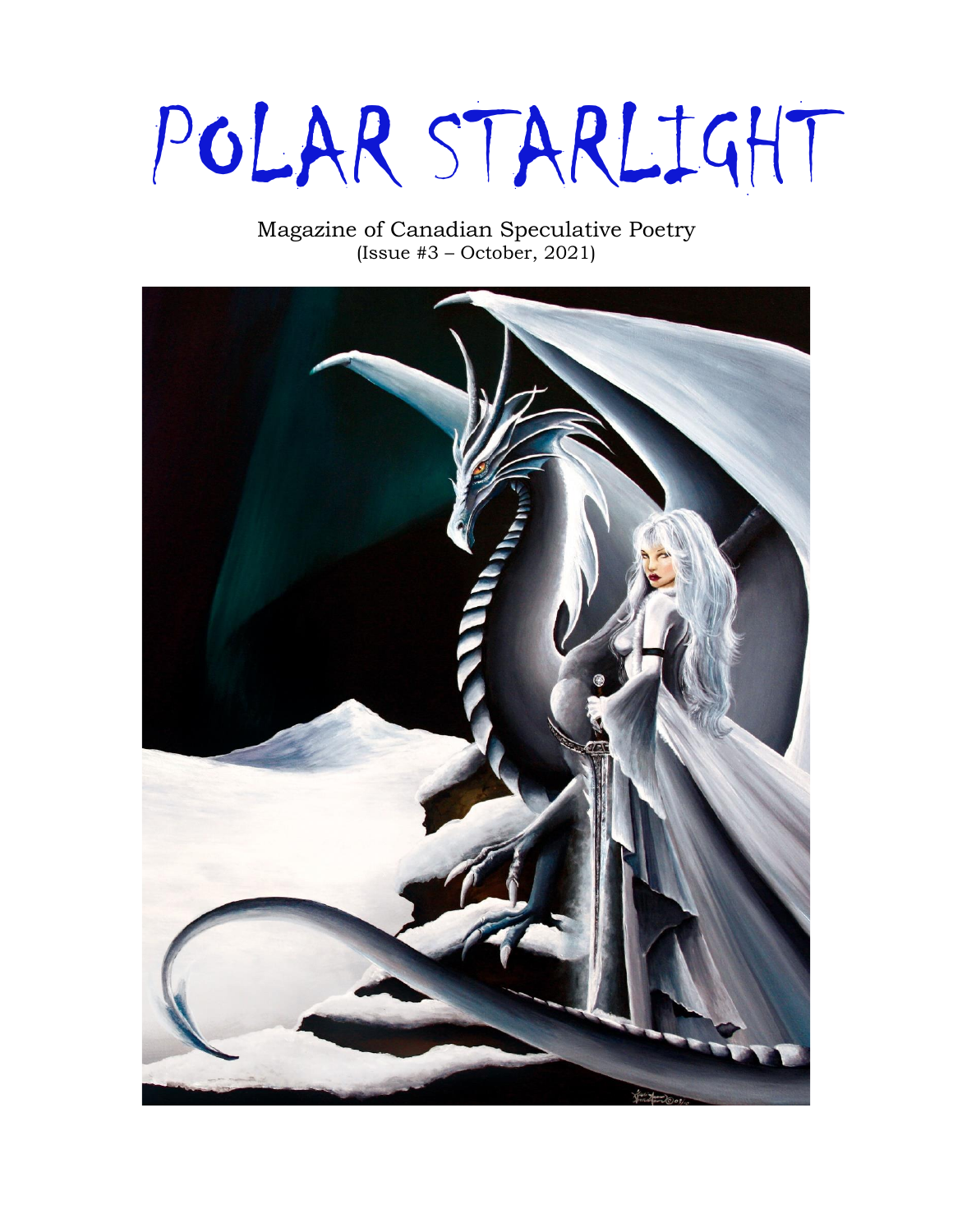## POLAR STARLIGHT Magazine

Issue #3 – October, 2021 (Vol.1#3.WN#3)

**Publisher:** R. Graeme Cameron **Editor:** Rhea E. Rose **Proofreader:** Steve Fahnestalk

 POLAR STARLIGHT is a Canadian semi-pro non-profit Science Fiction Poetry online PDF Magazine published by R. Graeme Cameron at least four times a year.

Distribution of this PDF Magazine is free, either by E-mail or via download.

 POLAR STARLIGHT buys First Publication (or Reprint) English Language World Serial Online (PDF) Internet Rights from Canadian Science Fiction Genre Poets and Artists.

 Copyright belongs to the contributors bylined, and no portion of this magazine may be reproduced without consent from the individual Poet or Artist.

POLAR STARLIGHT offers the following Payment Rates:

Poem – \$10.00 Cover Illustration – \$40.00

 To request to be added to the subscription list, ask questions, or send letters of comment, contact Editor Rhea E. Rose or Publisher R. Graeme Cameron at:

< [Polar Starlight](mailto:polar.borealis.magazine@gmail.com) >

 All contributors are paid before publication. Anyone interested in submitting a poem or art work, and wants to check out rates and submission guidelines, or anyone interested in downloading current and/or back issues, please go to:

<<http://polarborealis.ca/> >

 Note: The *Polar Borealis Magazine* website is also the website *for Polar Starlight Magazine.*

ISSN 2369-9078 (Online)

Headings: ENGRAVERS MT By-lines: *Monotype Corsiva* Text: Bookman Old Style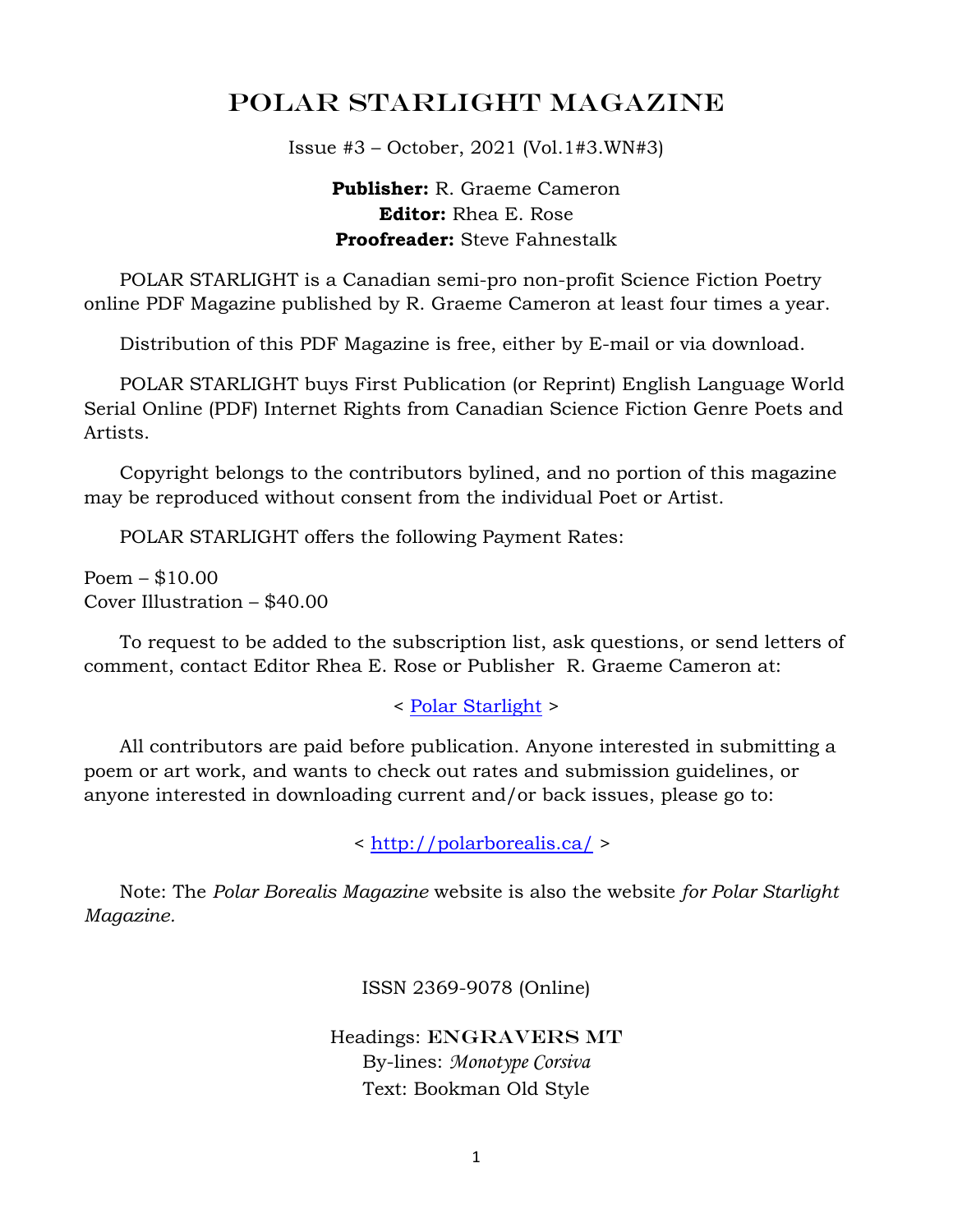#### Table of contents

- 03) DEDICATION by Rhea E. Rose
- 04) EDITORIAL by Rhea E. Rose
- 06) THE GOD OF THE WOBBLY MENAGERIE by Neile Graham
- 07) CAT PEOPLE CAFÉ by Carolyn Clink
- 08) RED MOON PROMISED: A HAUNTING VISION by Changming Yuan
- 09) THE PLACEBO EFFECT by Marcie Lynn Tentchoff
- 10) WHEN WE LEAVE HOME FOR GOOD by Lisa Timpf
- 12) AT SOME FUTURE MOMENT by Changming Yuan
- 13) UNCAGED by Greg Fewer
- 14) PEPIE OF LAKE PEPIN by Richard Stevenson
- 16) ATHLETES by Roxanne Barbour
- 17) FROM PARALLEL WORLDS by Mahrie G. Reid
- 18) EVERYWHERE A SIGN by LeRoy Gorman
- 19) LACK OF INTEL by Greg Fewer
- 20) ROCKETMAN DOWN by Douglas Shimizu
- 21) ROCKETEER'S LAMENT by LeRoy Gorman
- 22) CONFESSIONS OF AN OLD SPACER by Lisa Timpf
- 23) THE GALAXIES HAVE REVERSED THEIR COURSE AND ARE HURTLING TOWARDS ONE ANOTHER – by Andrea Schlecht
- 24) ABOUT THE POETS AND THE ARTIST

#### Art Credits

COVER: "Aurora" – by Kari-Ann Anderson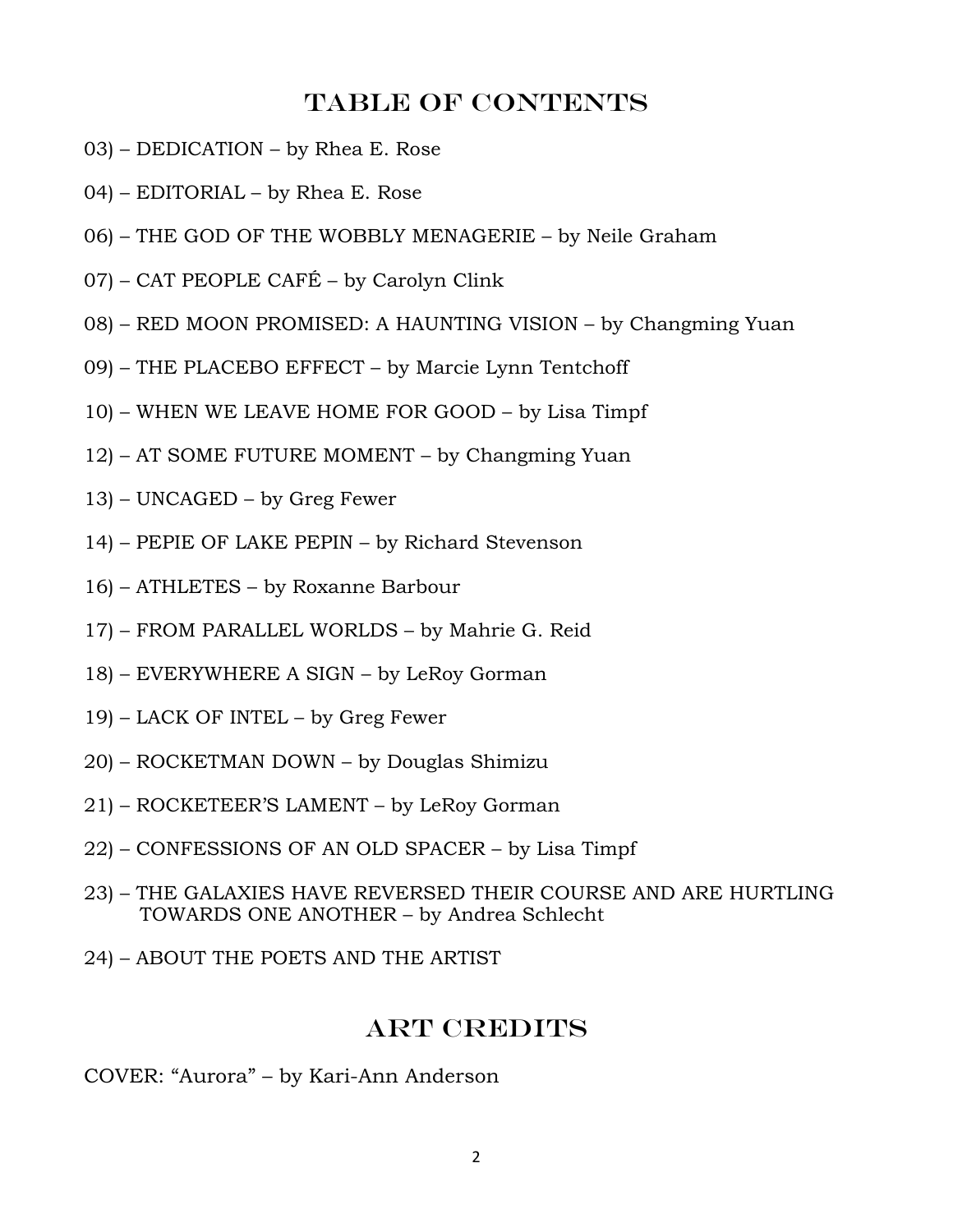## DEDICATION

#### This Issue is Dedicated to William Shatner

 We live in incredible times. I watched the launch of Captain James Tiberius Kirk into space! No matter what others say about Jeff Bezos's idea to put the Kirk character into space, it was a gift to William Shatner, and therefore, a gift to all Star Trek fans. It was indeed a stellar moment in fan history, and please pardon the pun. I watched enraptured as Shatner attempted to convey his astounding experience. The blueness of Earth, the blackness of space, the barely perceptible thinness between the two. He was emotional as he struggled to find the words to describe the awe and wonder of his experience. He needed poetry, a poem to encapsulate his out of this world encounter.

 At that moment, I realized why poetry is so important, so vital to the experience of the "blue light" of life. That "Aha" moment brought about by inspiring insight rather than only rationale. Poetry can capture that incredible emotion of an enthralling experience around which our minds boggle but our hearts heave. My love for science fiction and fantasy has been playing out in my lifetime. From the time my parents said we were taking a road trip to Cape Canaveral to watch the first men fly to the moon (we lived in Toronto at the time), to watching one of the most iconic characters in fiction fly, for adventure, into space. I cried for William Shatner as he struggled to convey the experience. I get it. That's why those of us who write science fiction and those who write poetry and science fiction do it; we feel that tension between love and fear and the thin delineation between the "blue light" of life and the black unforgiving nothing of outer space. Outer space is where we must go to reignite our love for our planet, to invoke over and over that feeling of life's fragility and the sweet comfort of home. We all experience it when we view the sharp contrast between the shining blue beacon of life and the infinite black backdrop of the final frontier.

Rhea E. Rose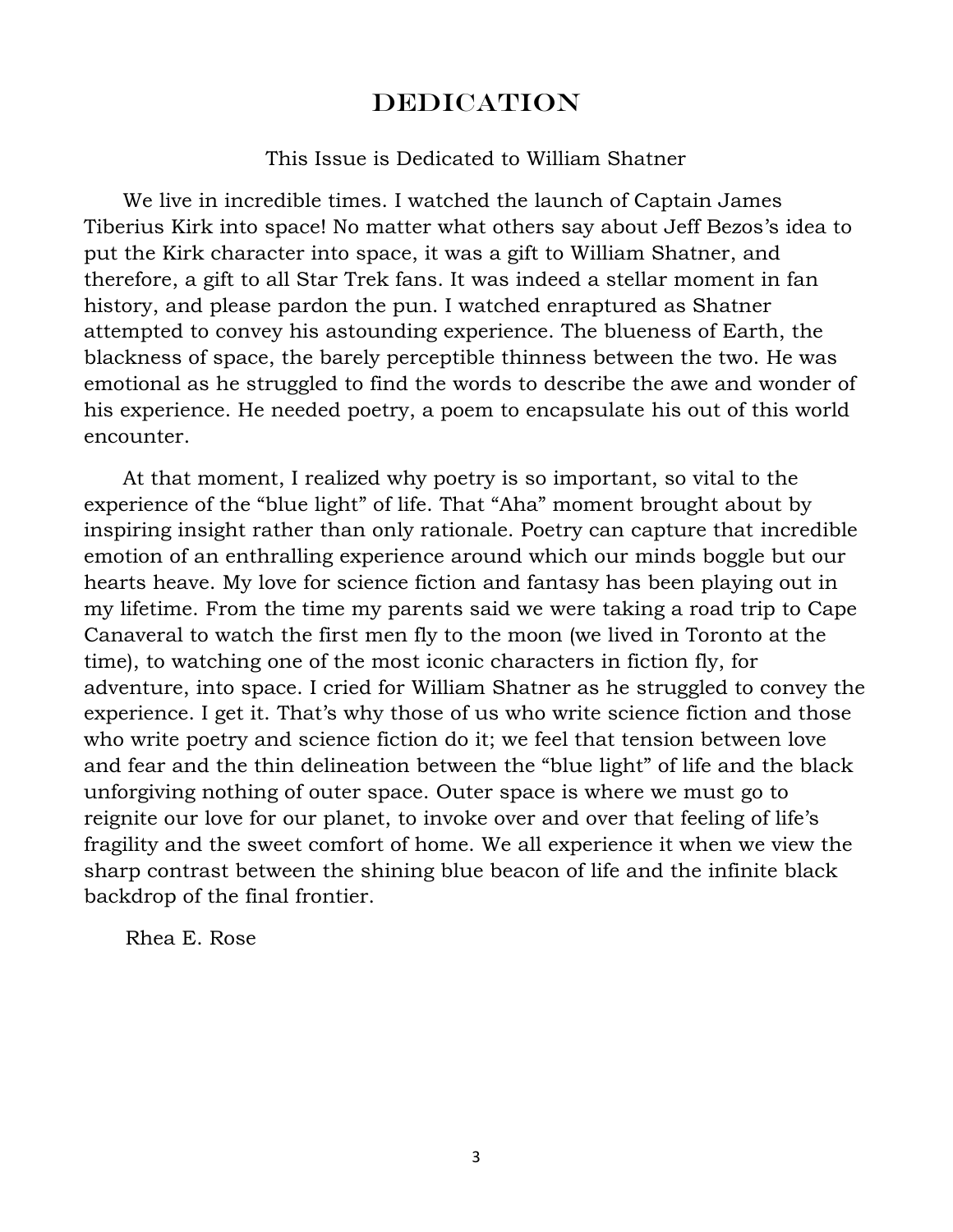## EDITORIAL

#### Look Out

 Welcome to the third issue of Polar Starlight! Three, a very satisfying number as in three wishes, three clicks of the heels, the three little pigs, the three bears! Well, this, our third issue has nothing more to do with the number three except that it is just that, a very satisfying issue numbered three; however, as you read through the poetry here, you'll soon discover how we poets "love" our furry scaly friends, but do they love us back? Perhaps a bit more than we'd like, especially if our pet is an unconventional creature, an insect or exotic, like a dragon for instance. Those exotic pets eat, well, anything if they come from space or realms unknown, right? Here's a little poetic idiom I made up to for those attracted to alternative pets from elsewhere to recite to themselves before deciding to take home a stray from the netherworlds—"When 'doggy' eats bone we don't serve the new family pet our own—bones, that is. When 'kitty' licks a paw, rough tongues might hide a spacer's saw. And what's worse than a 'kitty,' 'dog,' or tribble find, why two or more of every kind." Just a little warning written with you-who-love-a-stray in mind, to make you think thrice before bringing home that little monster you found unceremoniously sealed inside the virus-proof space capsule. Me, I'm a cat person. I shave my whiskers and bind my tail, my ears are clipped but what the hell, despite no claws and filed teeth the mice in town think I'm a beast—meow!

 Okay, enough of my pet poetry. I've got to walk the dog and, while I'm being dragged down the street by my hellhound, read these amazing poems some serious, some sad, some silly but all sensational signs of talented poets. And they are not all creature-themed there's science fiction speculative love poetry here, too.

There's one more Polar Starlight issue to come for the year. With bold, powerful cover art by Tracy Shepherd and a stellar lineup of poetry, I can't wait to see the issue #4 mock-up. Fear not poets, if your poem has been accepted but doesn't appear here or in the final issue, it will appear in Polar Borealis. A finely crafted poem is like a faceted jewel and my only problem in the process is how to set it off so that the starlight catches its depths and reflects in all its surfaces.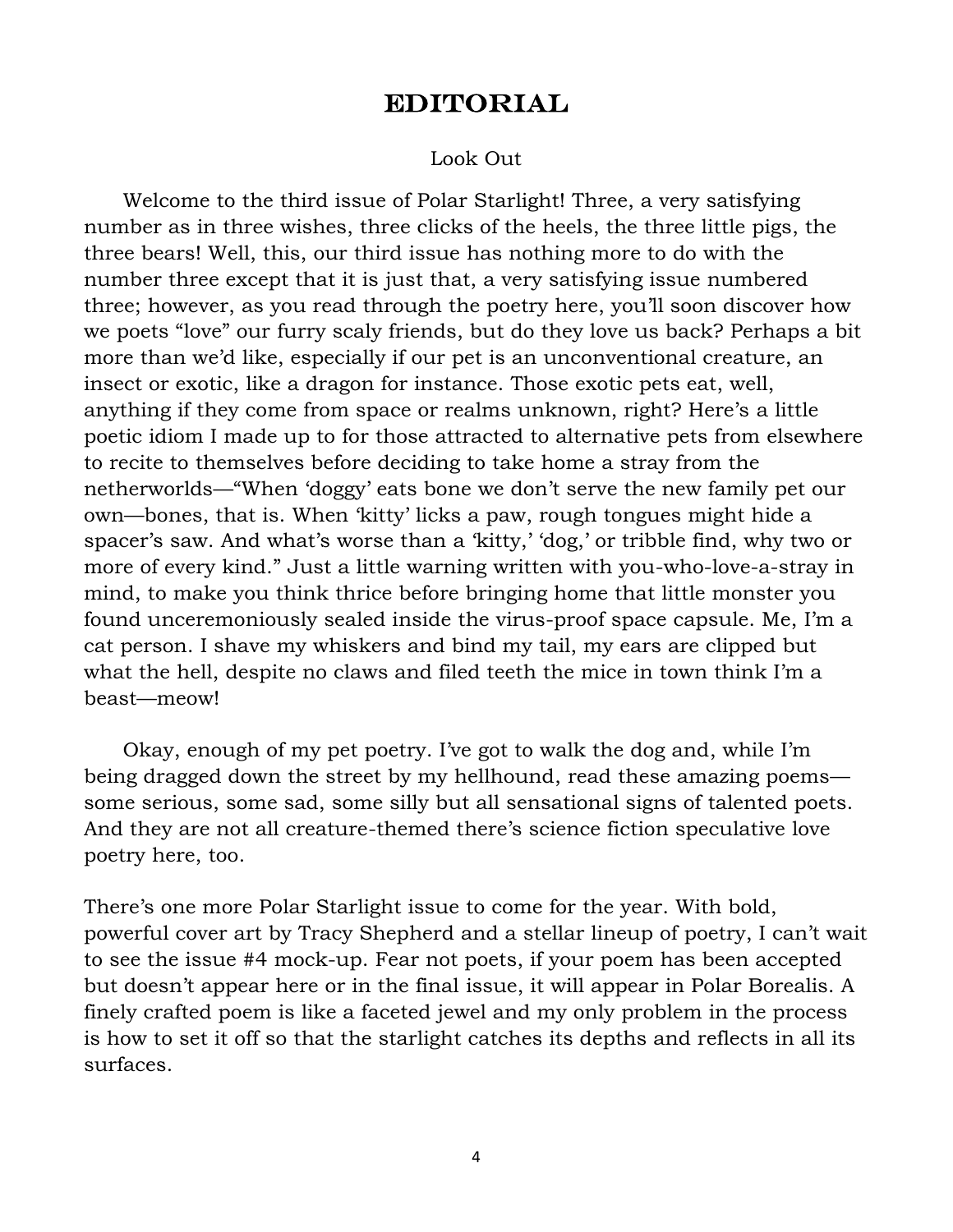I'm delighted to announce that Polar Starlight is loved. The download numbers indicate that there is an audience with an appetite for speculative poetry! Really? Are we surprised, maybe a little bit? To date issue #1 of Polar Starlight has been downloaded 380 times and issue #2 has been downloaded 362 times. Congratulations to our star power poets.

 Cheers Rhea E. Rose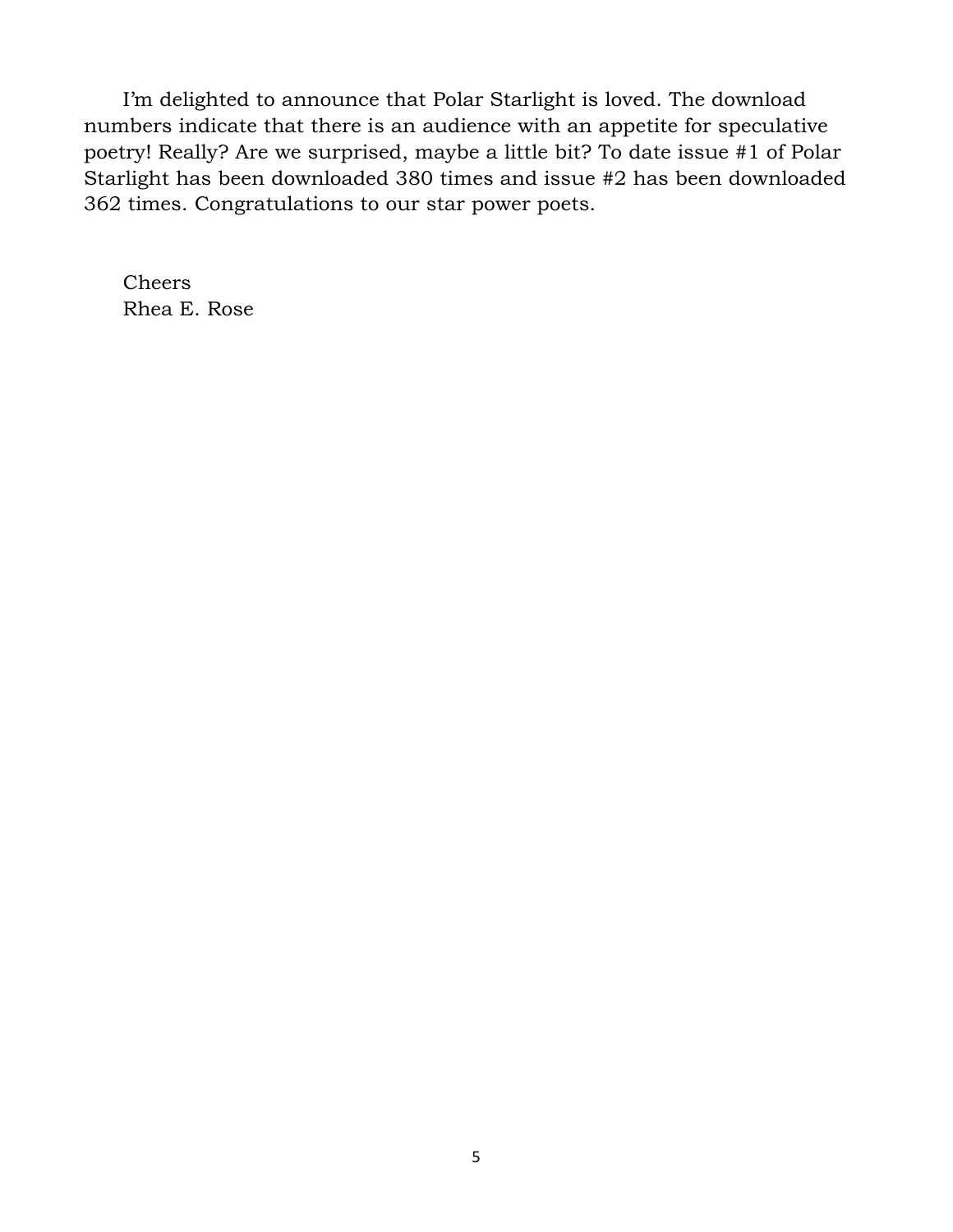## THE GOD OF THE WOBBLY MENAGERIE

*by Neile Graham*

I finally found all the sheep

 and the lion and the rabbits with their ferocious eyes

 cowered together in a paper cave that was no protection from dust or the purely hypothetical rain

 all unremembered, they had tumbled, fallen footloose but not free

 I picked them up and the penguin him too

 arranged them so carefully they swayed on their suddenly grounded feet

 then sang a tune full of air

 in such tones was all I could do not to ruffle fur and feathers

 in plastic, affectionate bliss not to feed them to your open mouth

two by two by two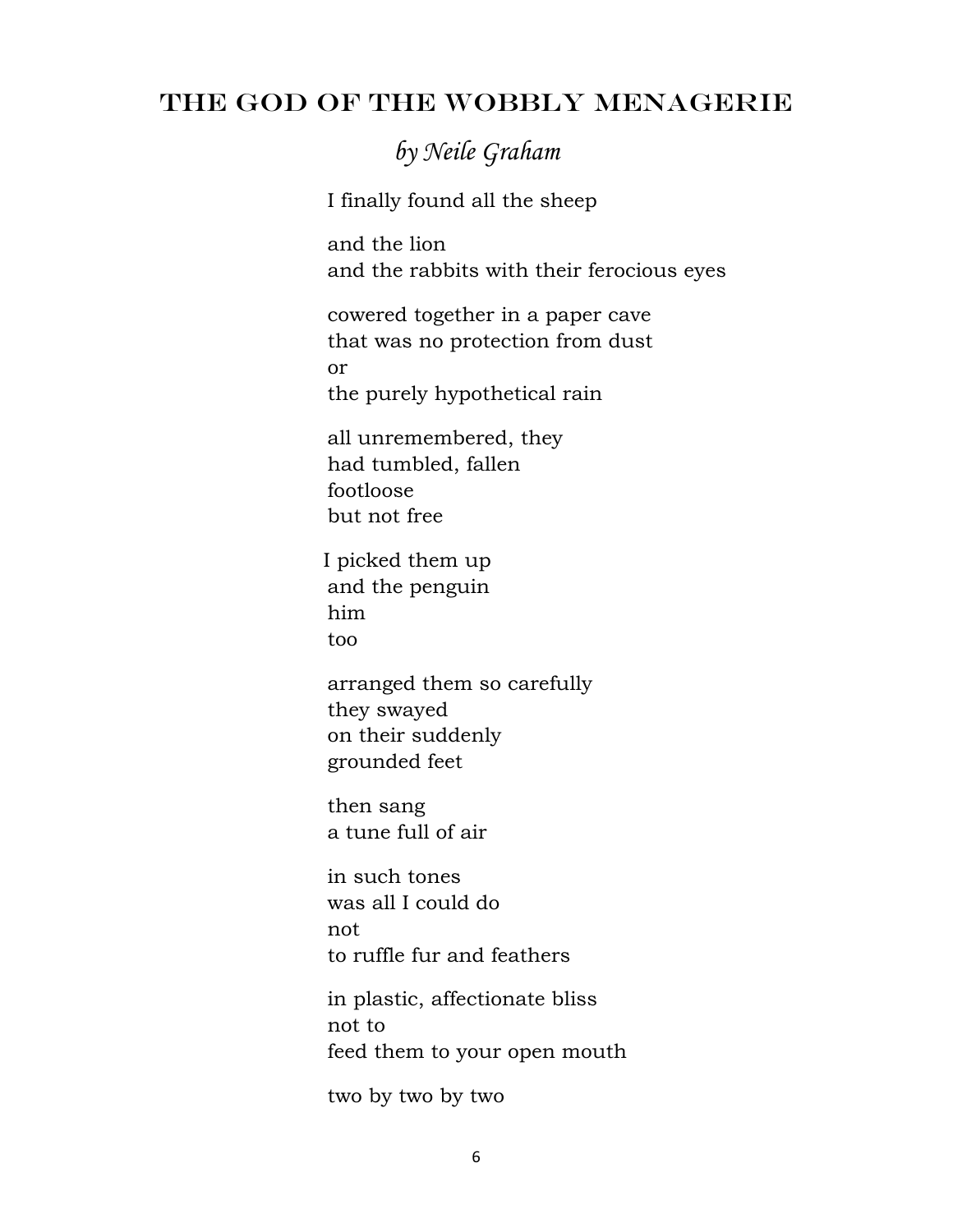## CAT PEOPLE CAFÉ

# *by Carolyn Clink*

Cats perch on tables drink from cascading cream fountains nibble salmon sashimi.

*For dessert, just a mousicle for me, I'm on a diet.*

Humans loll about on the floor, brush against table legs, beg for scraps.

*Don't worry, the door's too small for them to escape.*

 A Siamese flicks a gobbet onto the floor between two particularly large humans.

*Mine got outside once and came back pregnant!*

The café owner quiets the squabbling humans with a quick belly rub.

*It was a stray. I had to have it put down*.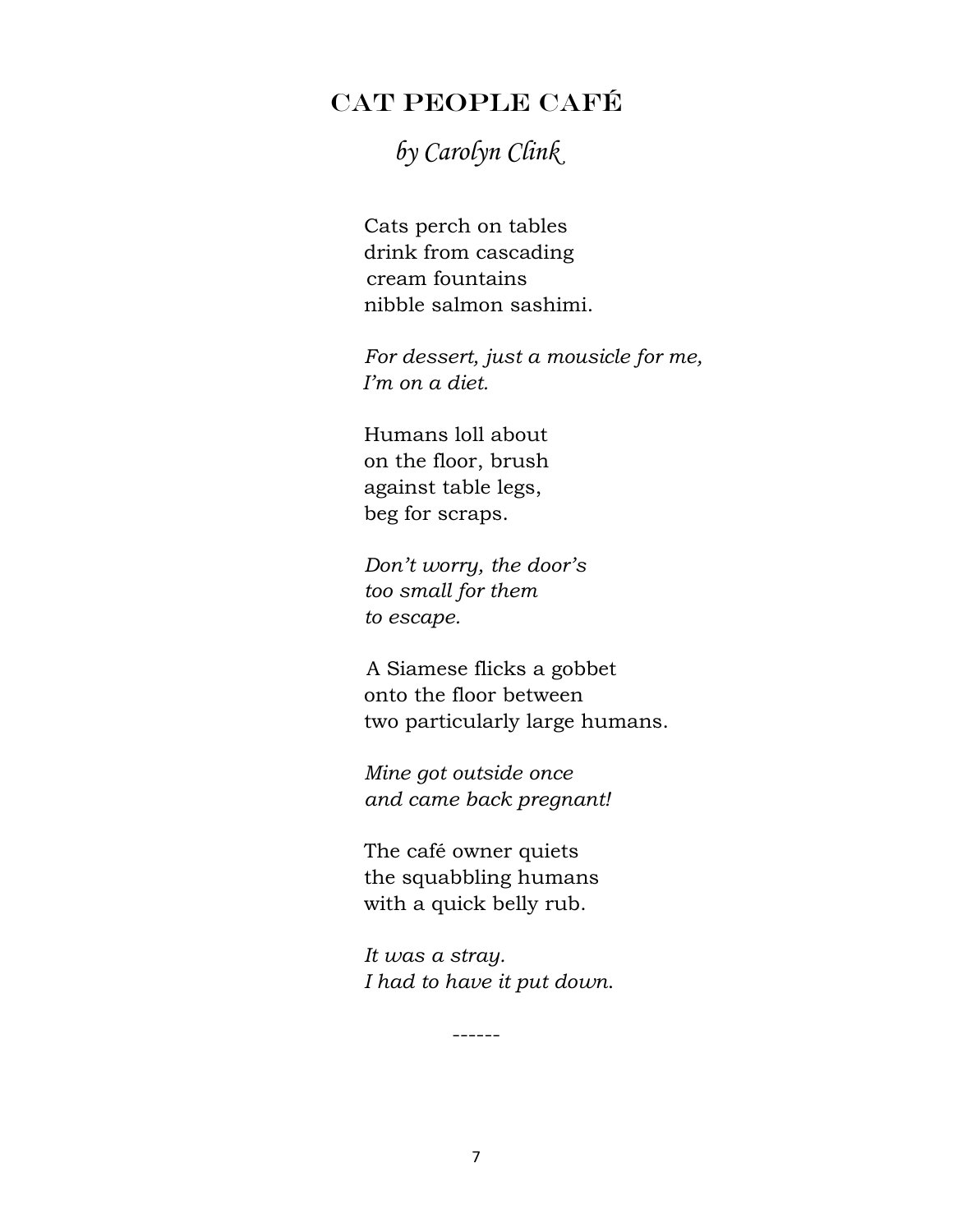## RED MOON PROMISED: A HAUNTING VISION

*By Changming Yuan*

 Perhaps in a dream or delirium, but He did clearly see an enlarged furry beetle Orange-backed, yellow-bellied, flat-bodied Long neck reaching up like a cobra Head looking the same as his first class- & Sex-mate named Red Moon from A Shanghai university, as she kept Shouting at him high above her voice Definitely in complaint or protest But he just cannot hear a single sound Like a wounded gull lost in darkness Listening hard to a whale screaming to sky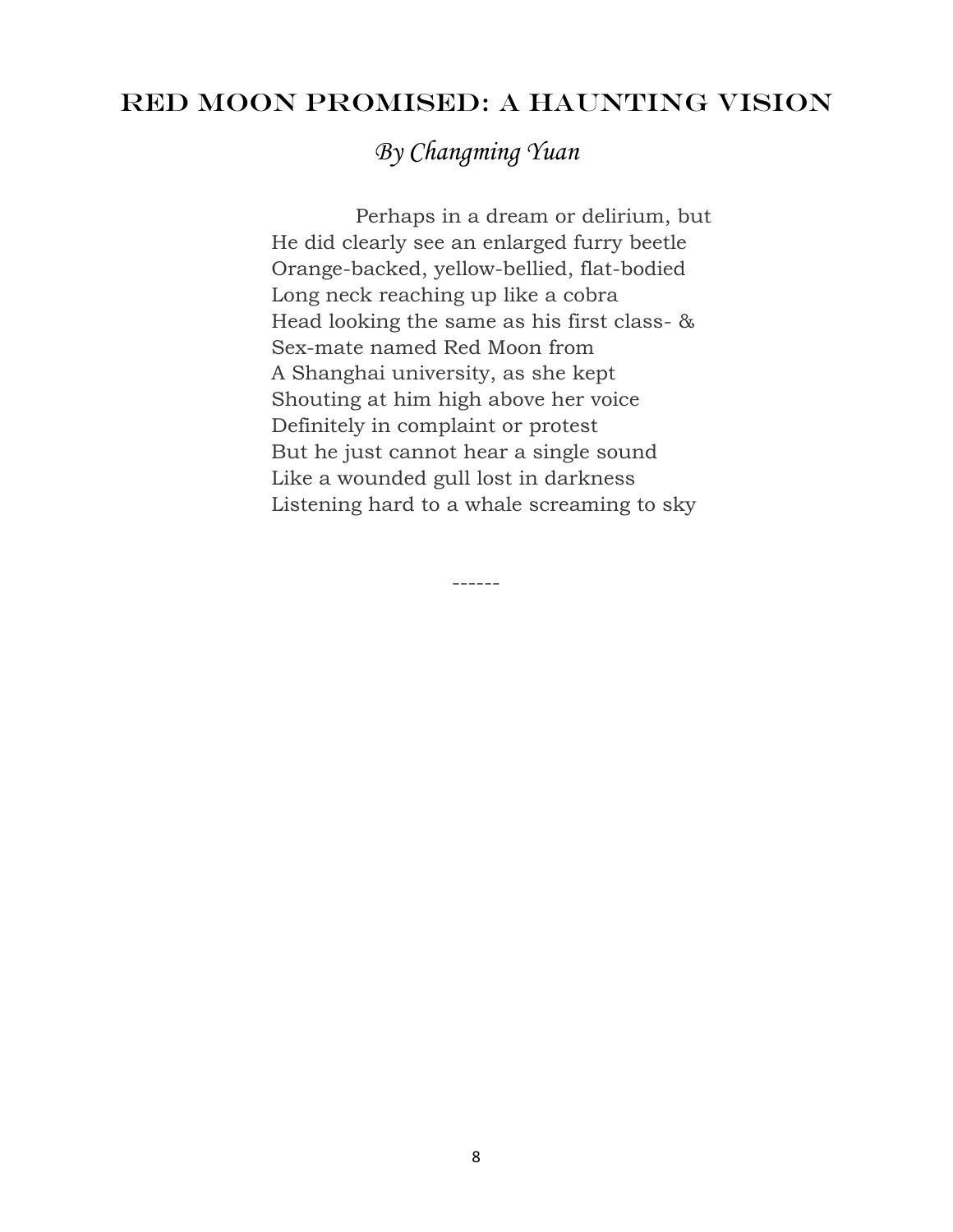## THE PLACEBO EFFECT

*by Marcie Lynn Tentchoff*

 It all depends on how you sell it. For our Olympics, (the only real ones, I believe) we immortals peddle flowery prophecies to our chosen, polish possibilities like used car salesmen with a sub-par Ford, affect a minor miracle or two or seem to, and then step back to watch the wars that we have sparked, the better to decide which of us true godly players earn a gold or bronze, and which poor mortals earn pine box rewards.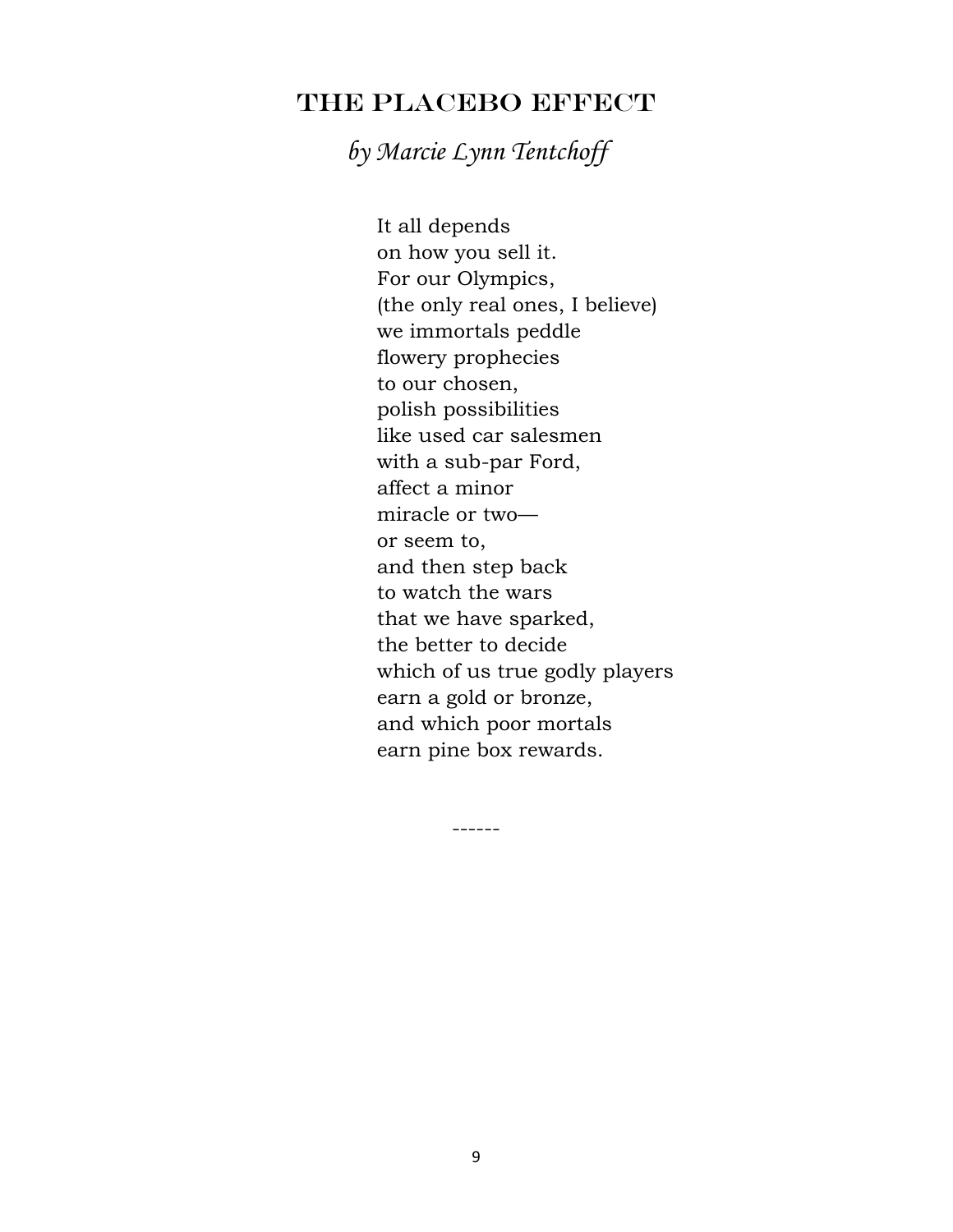### WHEN WE LEAVE HOME FOR GOOD

*By Lisa Timpf*

 In the eerie silence that follows the Final Pandemic and its attendant misfortunes, how long will it take

 for the small creatures the mice, the scolding squirrels, the cheek-packed chipmunks to find the cracks, the gaps,

 the vulnerable spots to push against as they move into our houses, seeking shelter against the indifferent winter?

 Snow will fall, as it did before, though there is no one to clear it from the concrete sidewalk where chattering high schoolers

 used to pass, never seeming to be dressed warmly enough against the east wind's bite, for fear of not looking cool.

 Grass will grow knee-tall, rhubarb and asparagus run wild, and shy deer will come to graze the apple tree's tender branches.

 Oh, the cat might miss us for awhile, complaining when he finds the food bowl empty,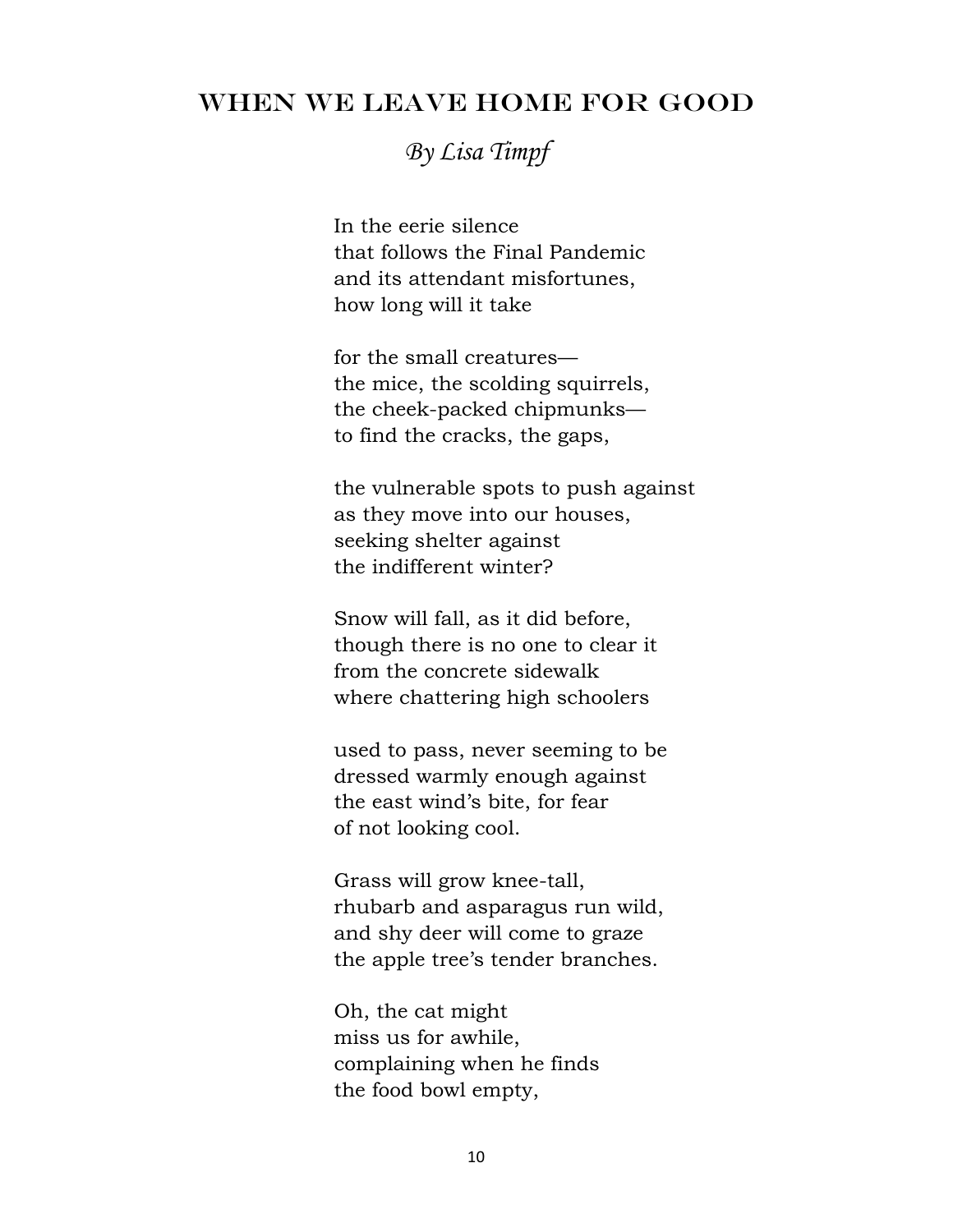but he'll remember soon enough how to fend for himself and the dogs may mourn our absence for a space,

 till they form their own packs and gallop through the fields, barking at the moon or at nothing at all with no-one to tell them "no."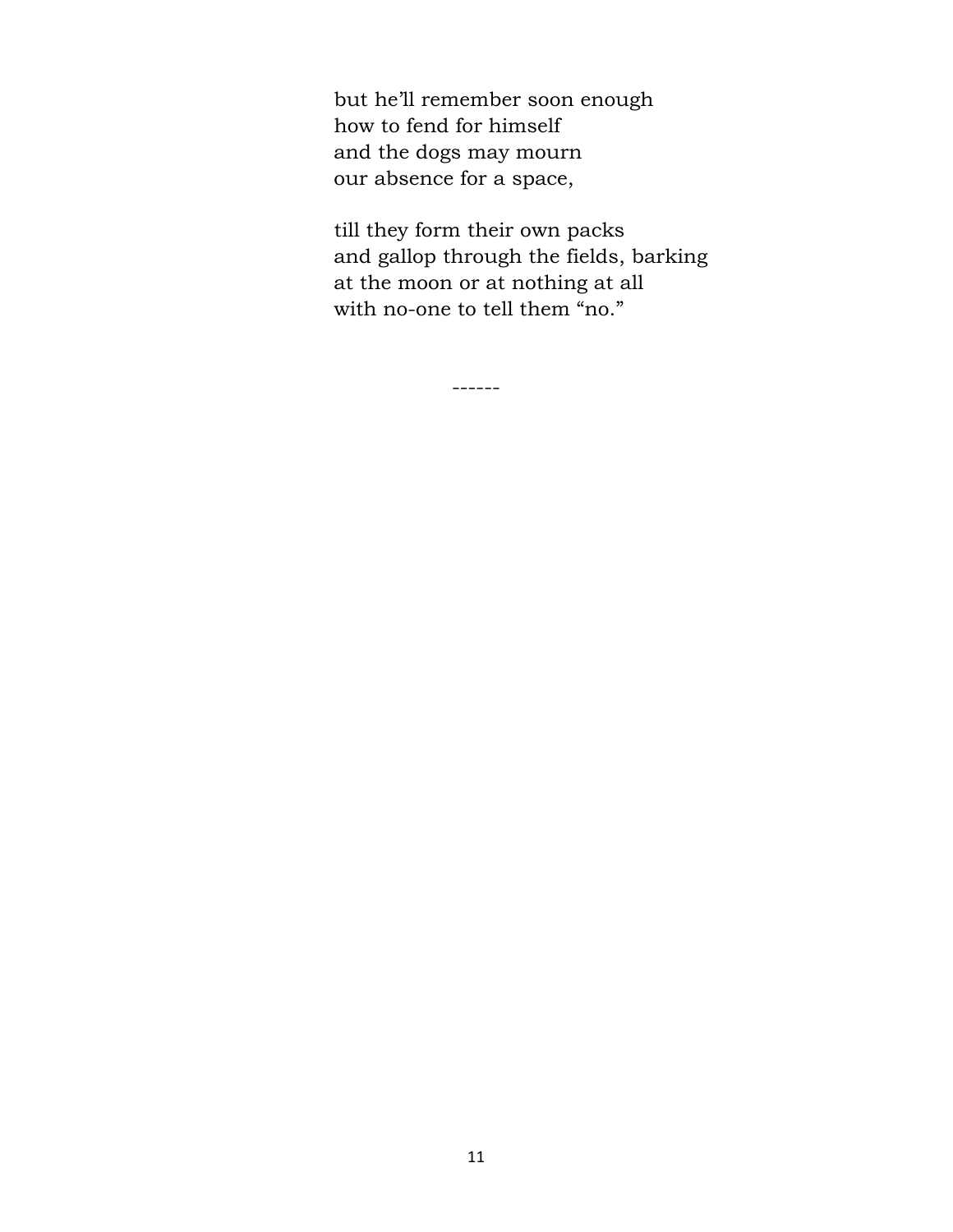## AT SOME FUTURE MOMENT

## *By Changming Yuan*

At some future moment, demons start to revolt With ghosts from under the ground Struggling fiercely to possess fleshly bodies

Trees begin to grow downward, birds suddenly Drop dead as if obeying a universal order Sentiments sweating out of skin, tattooed or not

At a future moment, every movement of man & Machine is halted in blood as all sound & fury Became depressed, words evaporated

Nets or links broken, thoughts dried, waters Boiling into darkness, mountains covered with Faggots, snakes flying amuck in foiled flocks

At some future moment, each mind resonates With a skyquake as all buildings collapse In a tsunami filled with viruses & monsters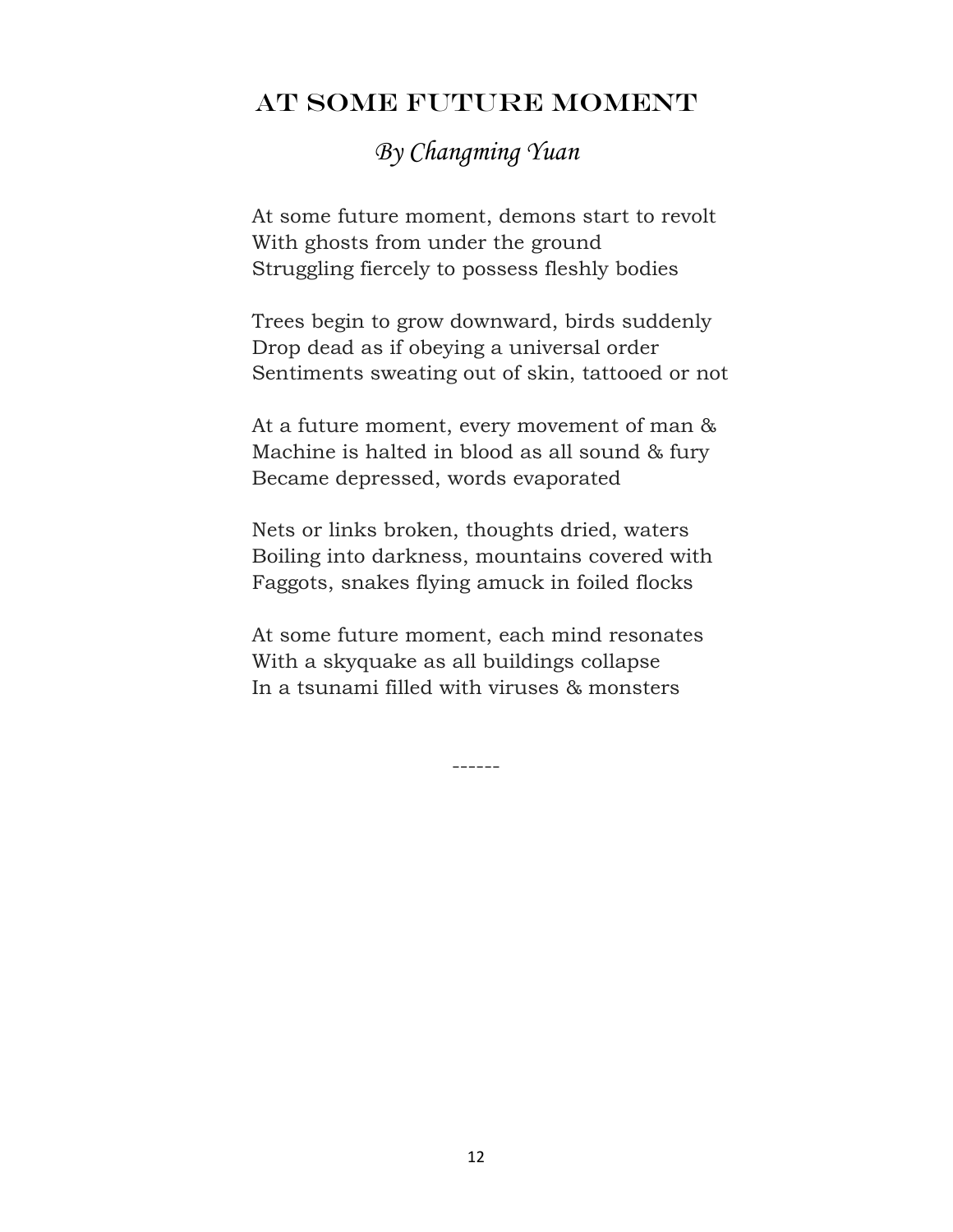# UNCAGED

*by Greg Fewer*

 asleep in my bed something hairy brushes my face spider free again?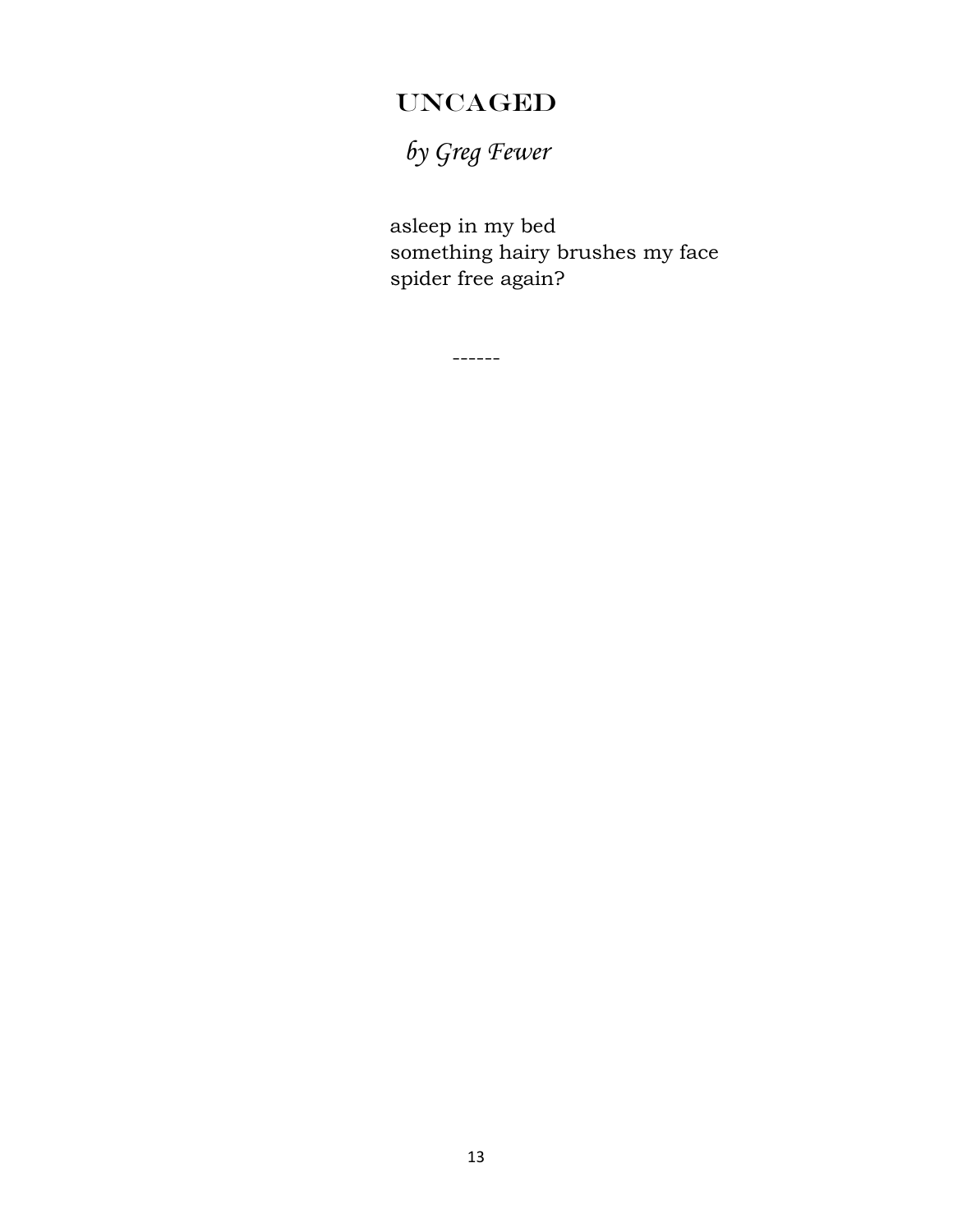#### PEPIE OF LAKE PEPIN

## *by Richard Stevenson*

 Pepie of Lake Pepin has got a big enough playpen to hang low or put on a show. Big as Nessie's Lake Ness, for sure. Deep, wide, long.

 Not some shallow billabong or swamp. but a lake big enough to pretend to be a log and take the sprogs out for a swim. Practice tumble turns.

 Hasn't scarfed a human yet too stringy, fat, or toxic maybe. Not the sort of flesh he wants to be mackin' on anyway. Thank God!

 Not as famous as Nessie, Champ, or Ogopogo, though she's been known to flash a flipper, a little neckline.

 Might favour you with a long stretch of her back, a few humps. Usually, when she sees humans, she does a little duck dive.

 Heads for the deepest trench. No big splash or commotion: She's not into mugging for the press. Or posing for selfies with mugwumps.

 We're the monster species, see. Toss beer bottles at her head, foul the water. Leave peacock-feather spots of gasoline floating everywhere.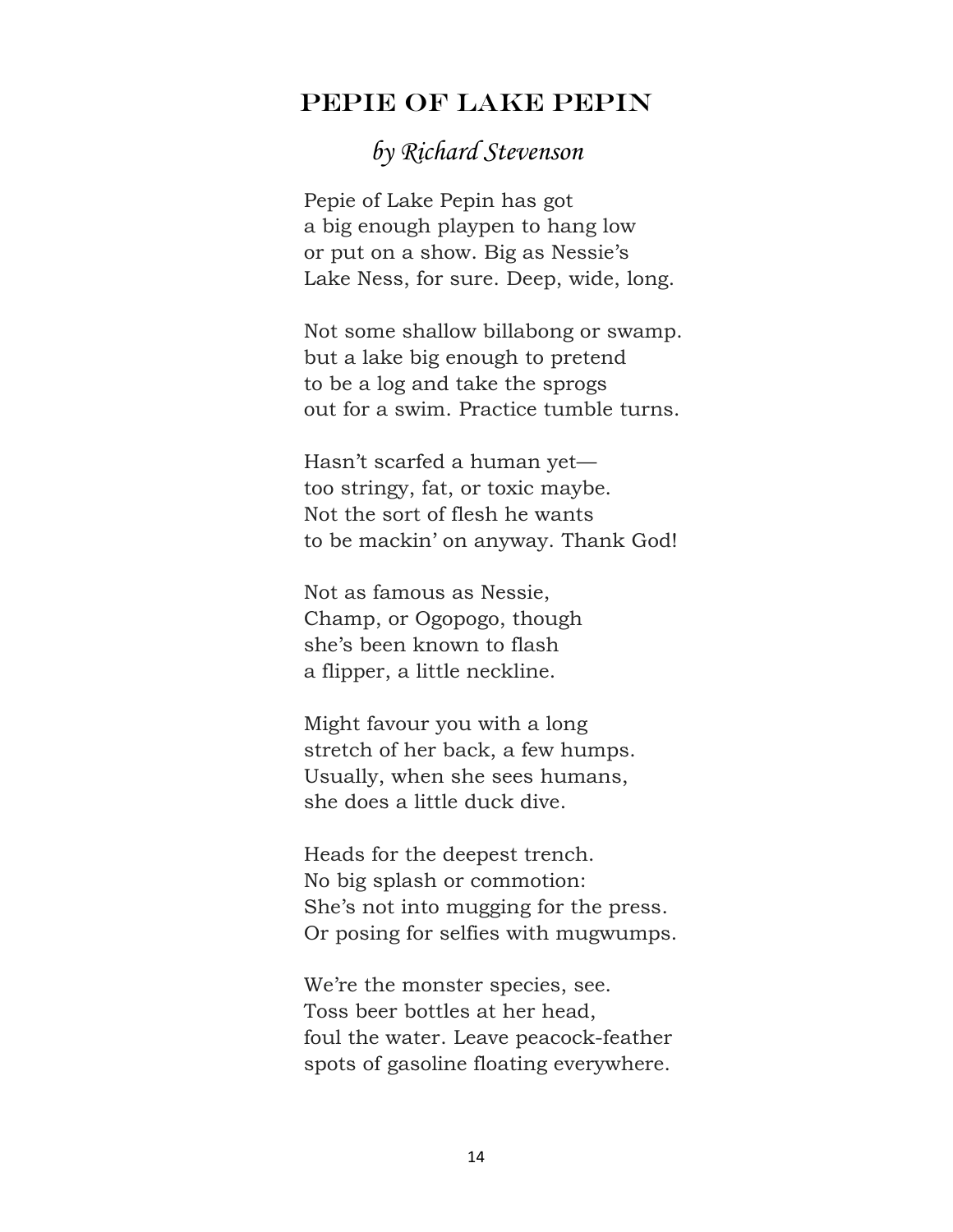We start up our outboard engines and make way too much noise. How's a lady supposed to catch fish or take a snooze or avoid getting hit?

 We bop her noggin, cut her flukes and flippers with engine props. Leave toxic fumes, pollute the water… . Ain't no otters doin' what we oughter.

 And we want her to star in some creature feature? Right. Like she's the monster about to chomp our runabout in two.

 She's the one to pick her teeth with broken splinters of our skis. Pleee-ease! The fifties are over! She's no eel or elongated pinniped.

 Did she blunder down the Mississippi into some radiation pond or toxic stream of effluent that caused gigantism in her species? As if!

 She just got wise. Eats what fish she can and avoids the ones with big carcinomas growing on their lips. She's hip to our ways. Oh yeah!

 If she had hands, she'd be givin' us the finger, not a grinnin' cryptid and idiot homo s. selfie.

15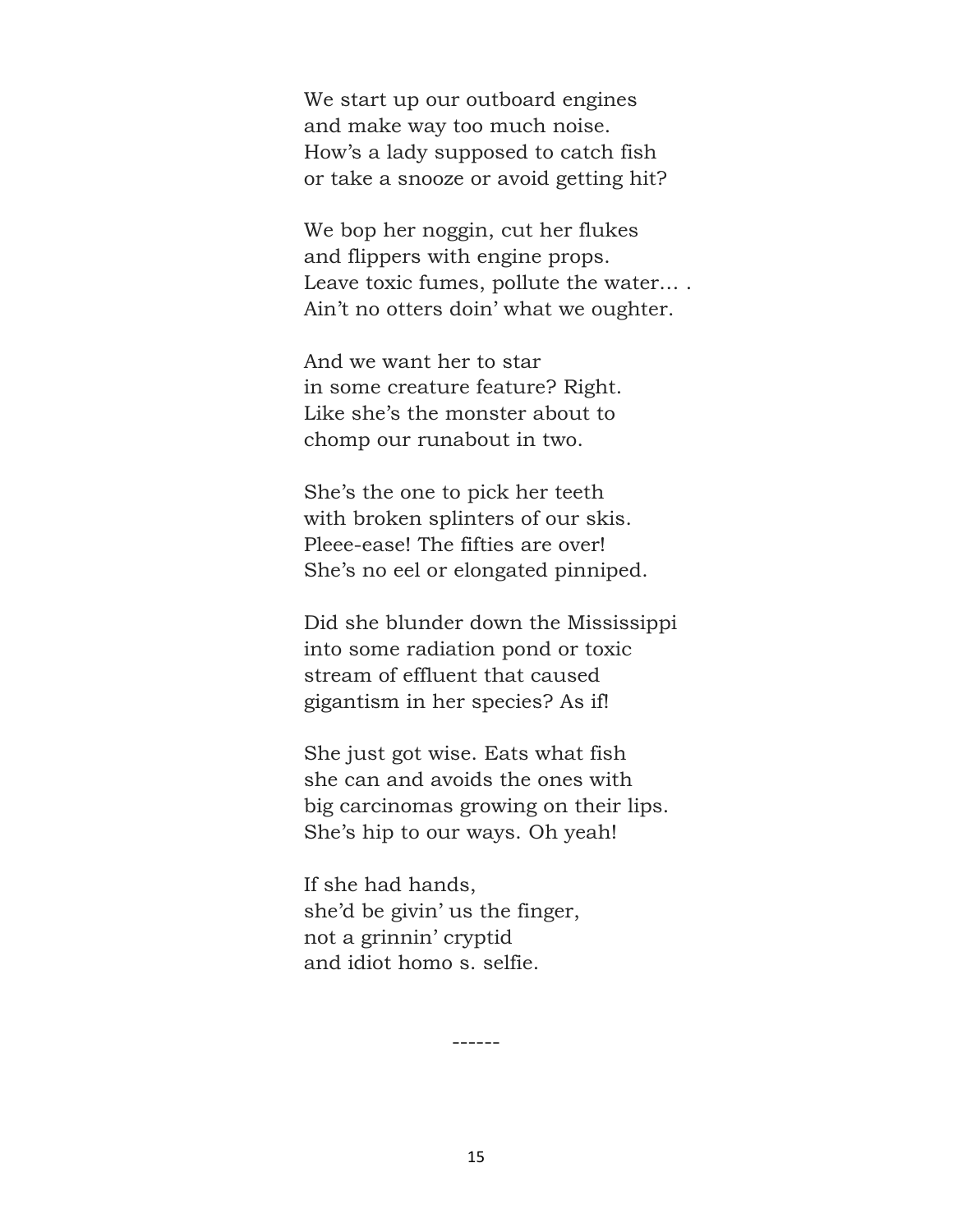## **ATHLETES**

*by Roxanne Barbour*

------

 athletes requested meeting alien negotiations stalled dolphins requested satisfactory contract completion

16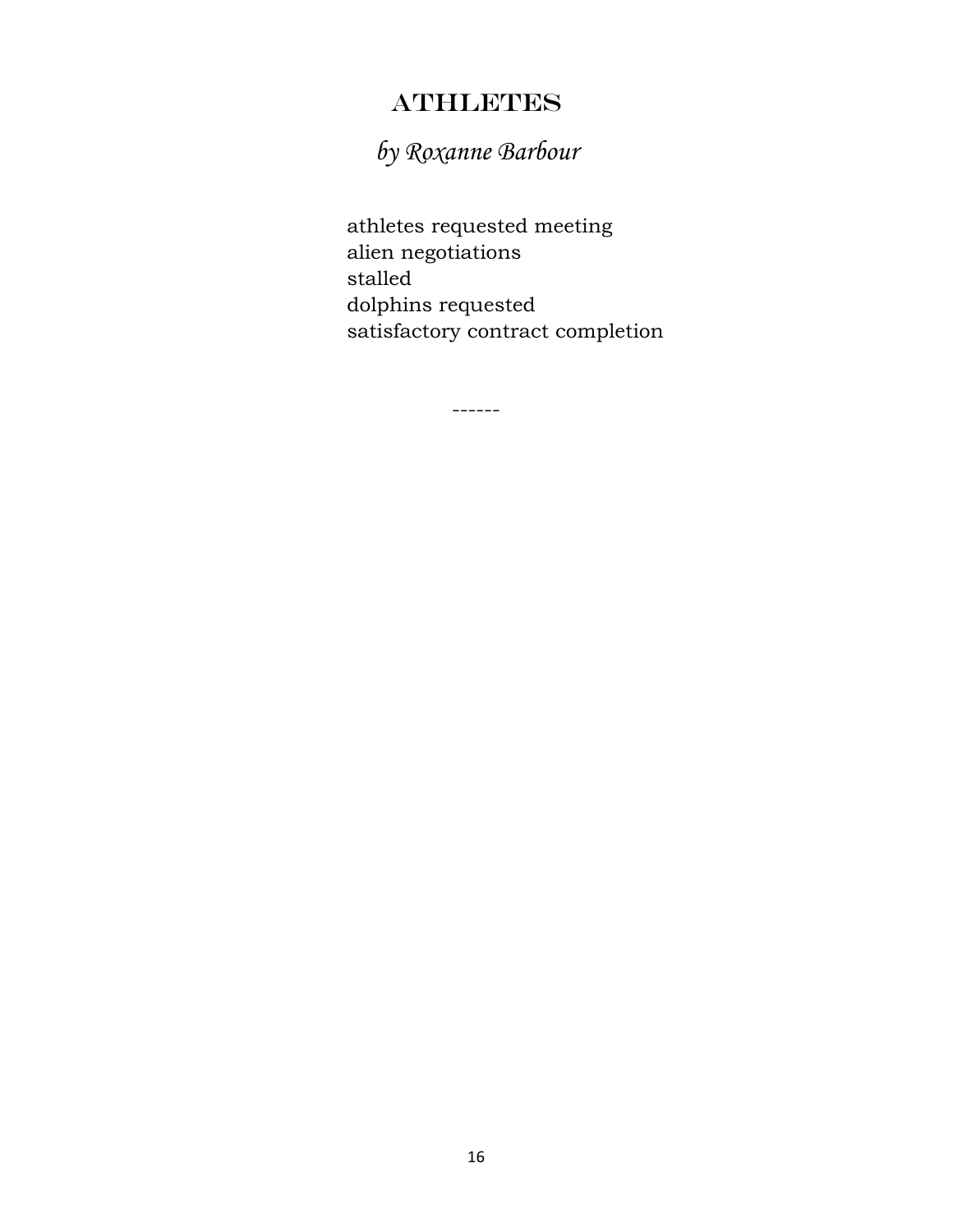## FROM PARALLEL WORLDS

*by Mahrie G. Reid*

I stirred my porridge Thoughts drifted Into areas submerged The keys upon the dresser top Gone For three days I could not find them And then A flash of blue hand Flickered and withdrew The keys were back As if never gone

My sleep unsettled Light flickered on eyelids tightly closed I could not stir And in the morning Crop circles parted my hair Alien marks Of visitors here

You may not… But I do… Believe We share our space With beings Unseen Beyond our perception Yet genuine As real as you and me.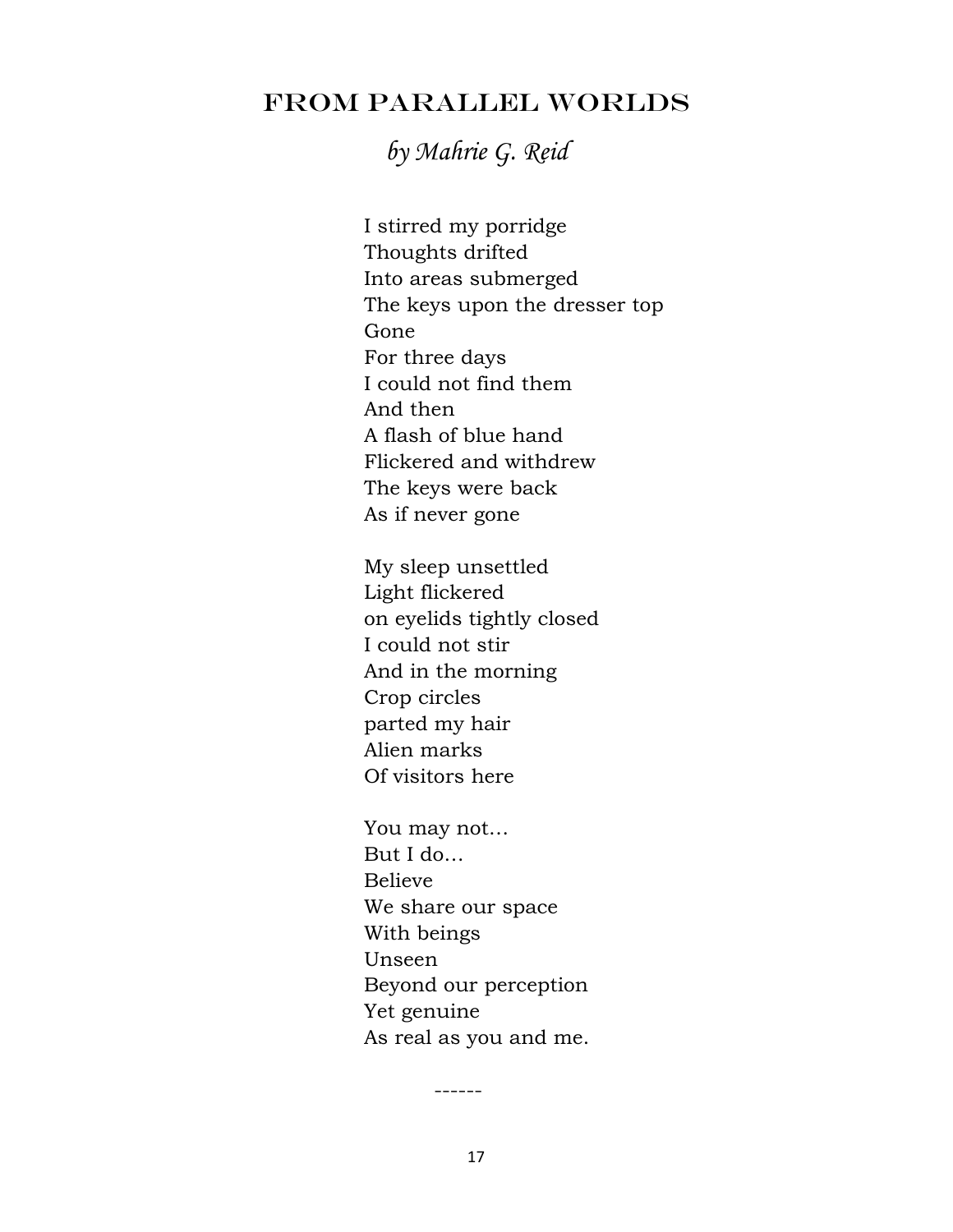## EVERYWHERE A SIGN

*by LeRoy Gorman*

TIME TRAVEL LOGISTICS ONE STEP AHEAD OF THE REPETITION

> EVENT HORIZON NO TIME LIKE THE RECENT

TIME PORTAL MAINTENANCE EXPECT RELAYS

WORMHOLE CATERING **SATISFACTION** TIME & THYME AGAIN

> GRAVITY WELL NO WISHING NO FISHING

ACME TIME TRAVEL

Gone Phishing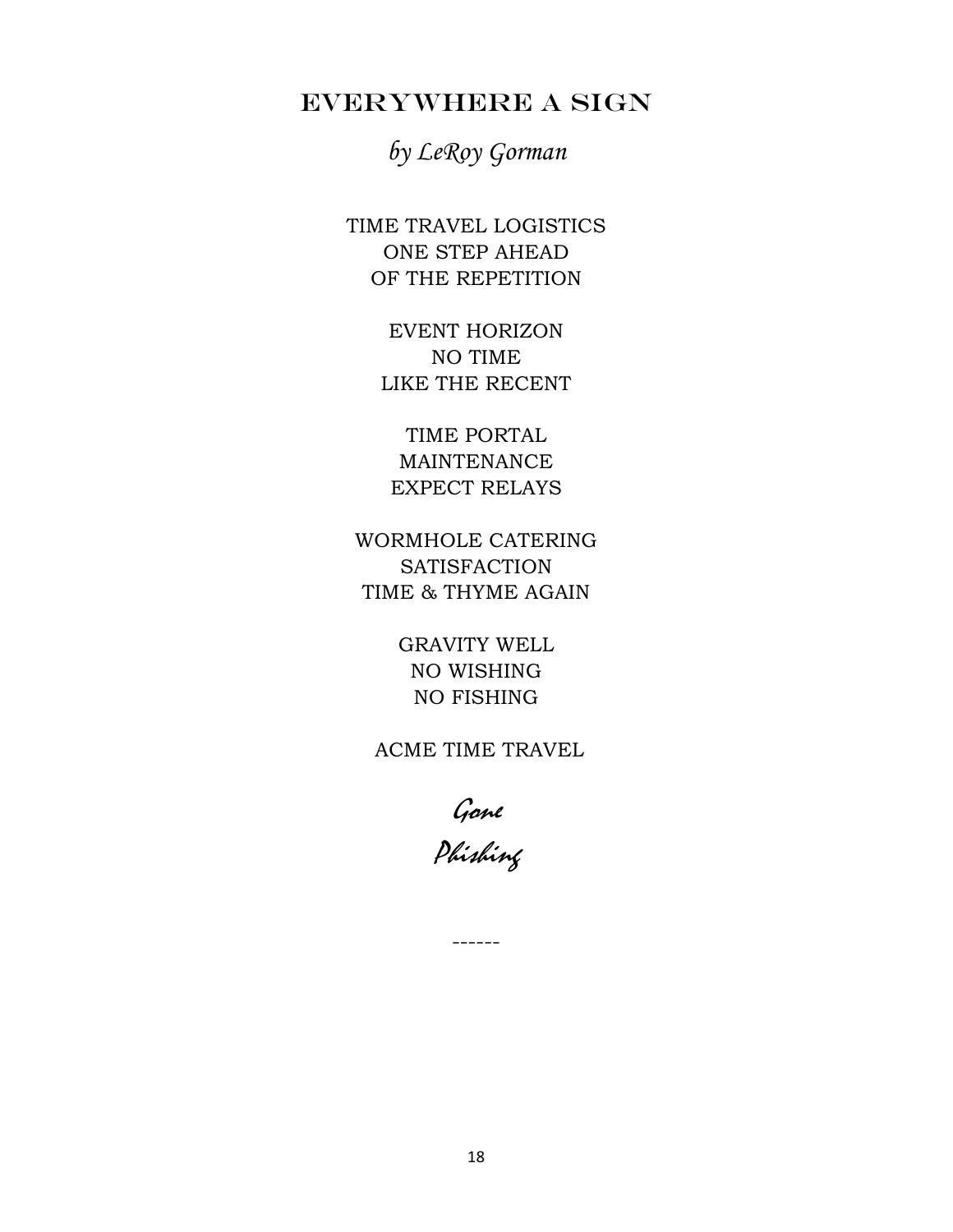# LACK OF INTEL

*By Greg Fewer*

 entering orbit the ship's fuel tanks explode this world's ring unseen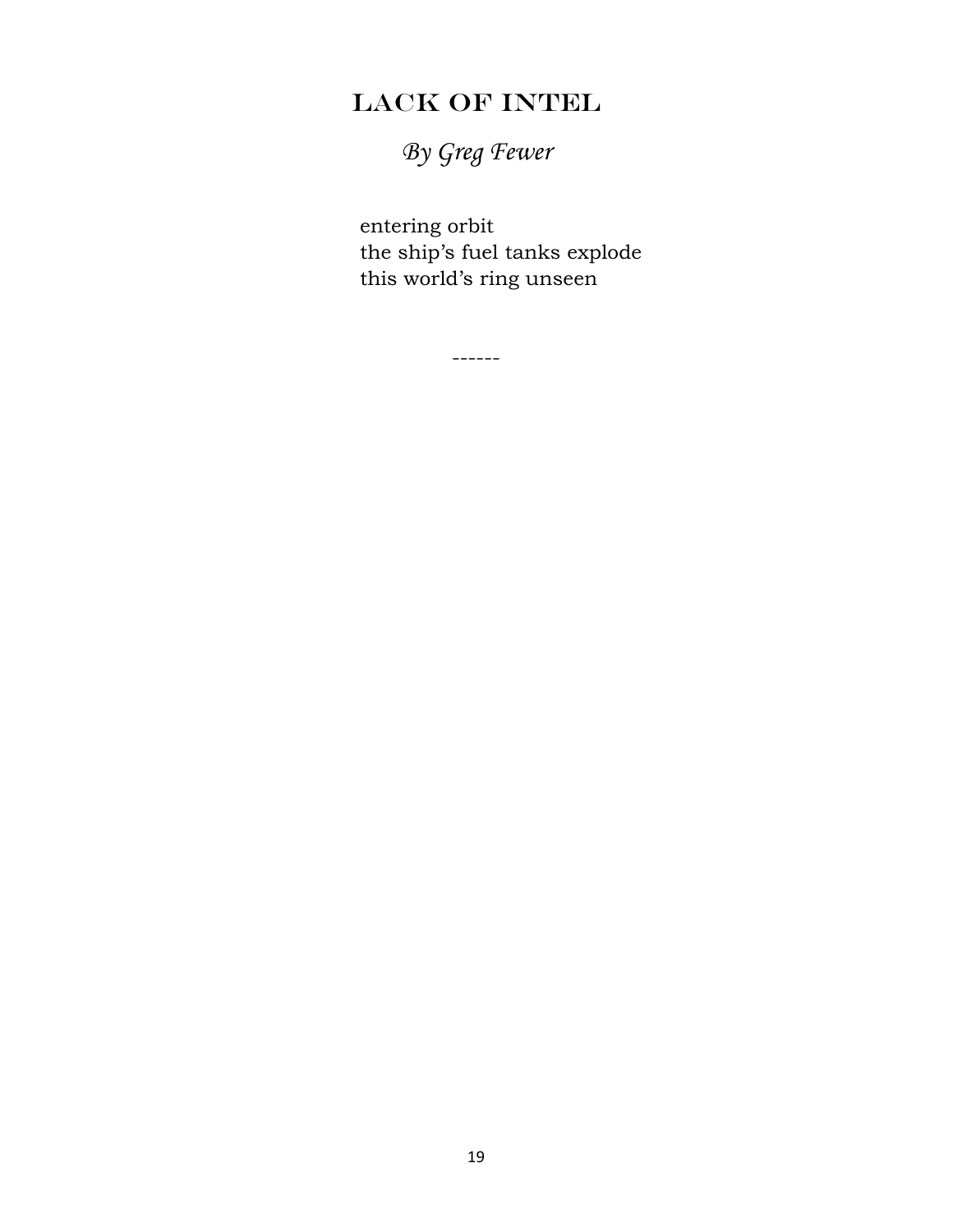## ROCKETMAN DOWN

## *by Douglas Shimizu*

 Flight track to Saturn's rings, on time. Retro rockets, set to glow. Last mysterious flight. It's my time to go.

 Computer error light. No false alarm. Capsule spinning. Heavy G's. Feels like I'm falling fast.

 And I see you spinning round and round my mind. Remembering us, together one more time. I'm missing you, in the dark all alone. Want you to know, that here I am. Here I am, burning atmosphere, so high above.

 Training sequence flashes, loud in my mind. Procedures moving me. Alarms bells scream. I hear them. I'm still alive.

 Crash landing Titan, northern polar base. Damage heavy; it's hard to breathe. And there's no one here to hear me, if I scream.

 And I think I'm gonna see you again tonight, In my heart if not again in my sight. I'm not as brave as I pretend at home. I know you know. But now, here I am. A rocket man, praying through my tears for you my love.

And I hope I'm gonna see you again, my love.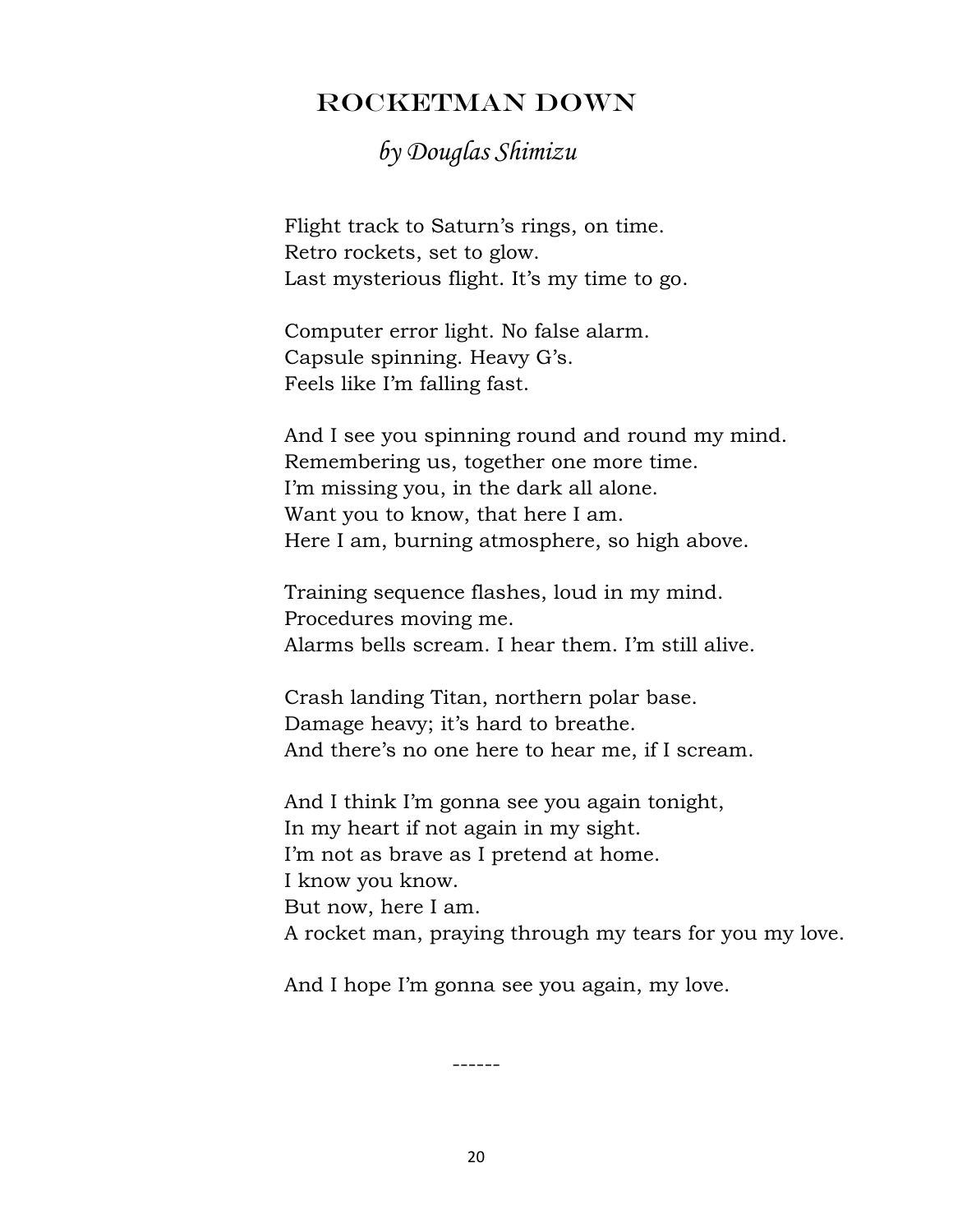# ROCKETEER'S LAMENT

# *by LeRoy Gorman*

ten nine eight seven sex for three two one blastoff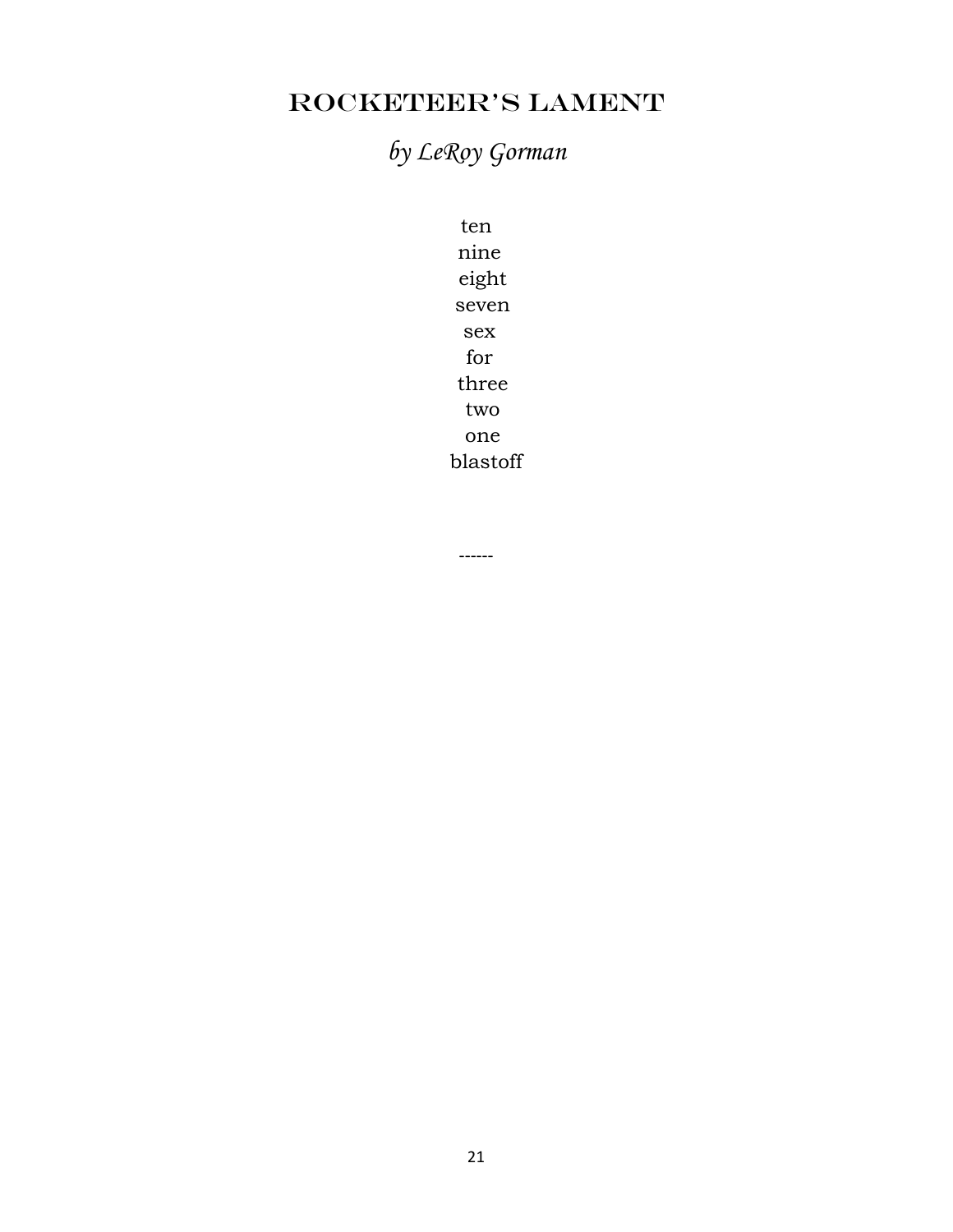### CONFESSIONS OF AN OLD SPACER

## *By Lisa Timpf*

(Inspired by "High Flight," by John Gillespie Magee)

 Wouldn't trade it for the land-lubber's life, sling-shotting out of the solar system into the inky vastness, traversing the unmarked channels of space.

 Solitude even in company we live with our deepest thoughts and every voyage, there comes a time when by mutual though unspoken consent, the crew speaks in whispers, only,

 struck by the fragility of our lives, and humbled by the knowledge that we are strangers, come unbidden to a sacred place, a sacred space.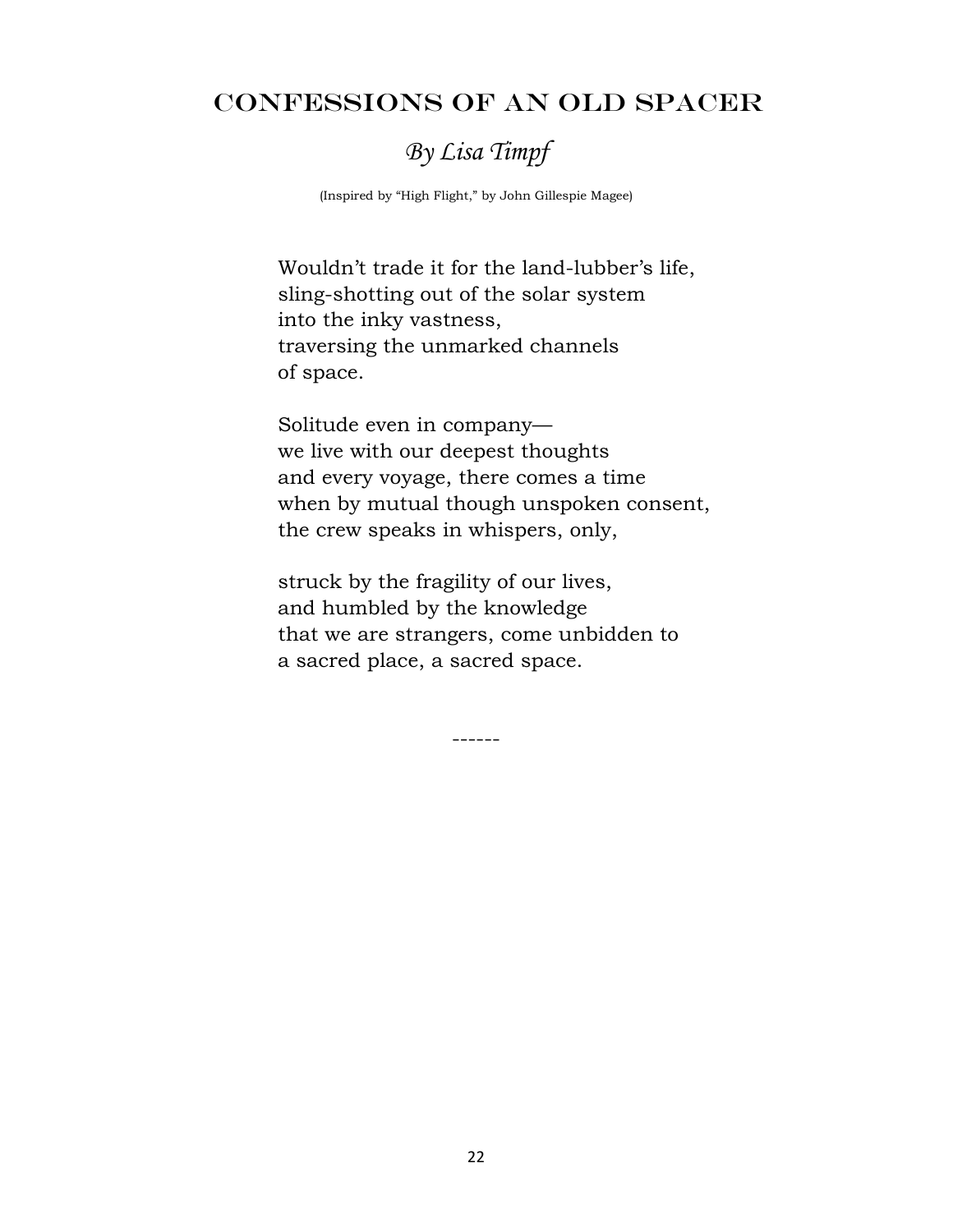## THE GALAXIES HAVE REVERSED THEIR COURSE AND ARE HURTLING TOWARDS ONE ANOTHER

*by Andrea Schlecht*

 ...and Time has done an about-turn an ending becomes a beginning...

\*\*\*

 Earthdust coalesces like stardust, sparks a humble genesis the tomb ejects shrivelled fruit, it rounds and freshens into a bright lively prime of beauty strength mind, then drains into the shrinking years when body and mind dwindle weaken soften and flesh is called to womb parcelled out to blood and bone, its essence in a final blow split in two.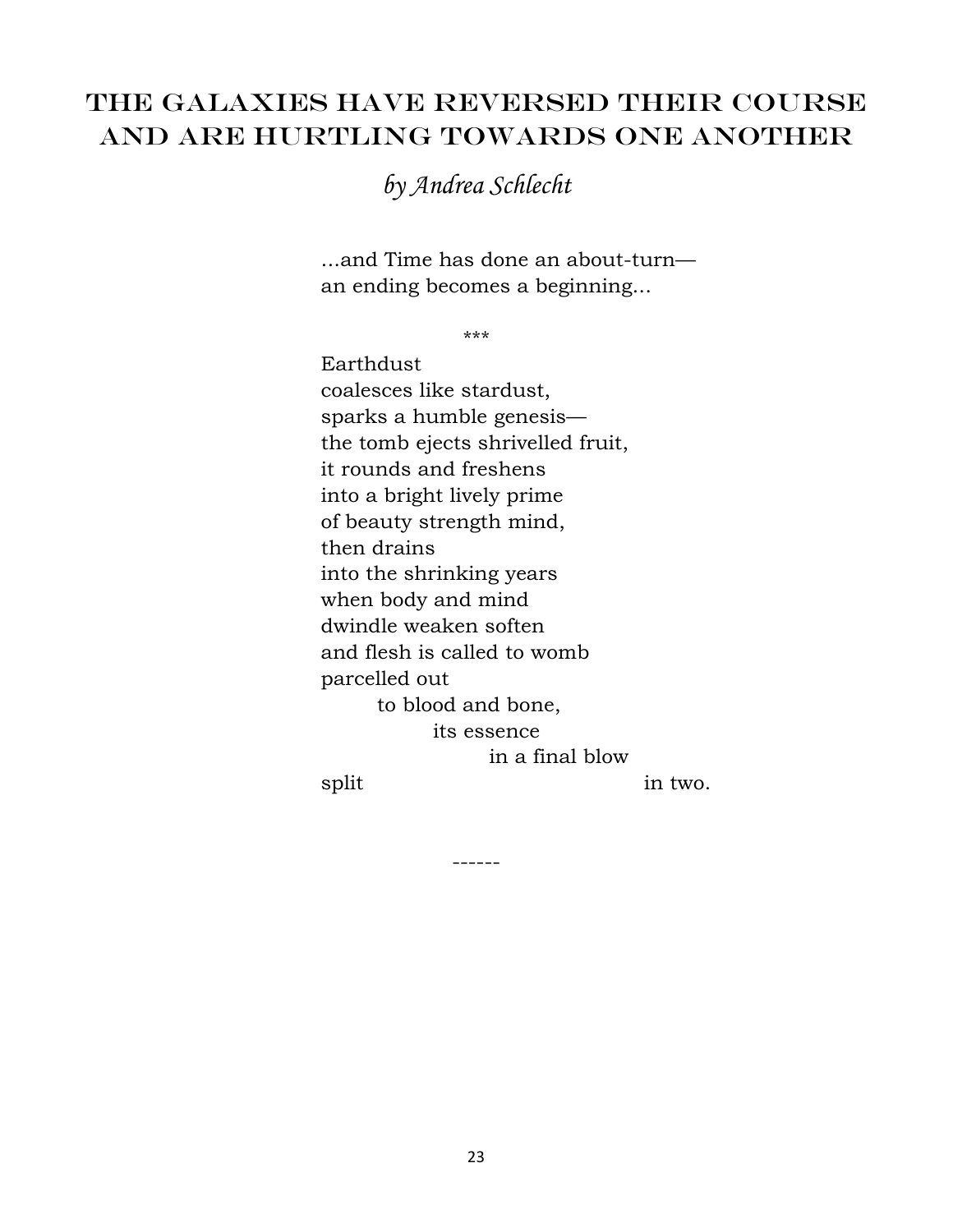#### ABOUT THE POETS AND ARTIST

------

#### **Kari-Ann Anderson**

 Kari-Ann was born and raised in Fort Frances, Ontario and now resides in Winnipeg, Manitoba. She started out as a wildlife artist but has always loved the fantasy genre and was heavily influenced by her love of comic books. She eventually made it over to the Fantasy genre but retains the ability to create in multiple genres.

 Kari-Ann won the Ducks Unlimited Provincial Artist of the Year for Manitoba in 2005 for her piece titled *Family Excursion*, and has been nominated for an Aurora Award in the Artistic Achievement category. She has also painted covers for books and other projects. If you would like to take a look at more of her work please visit [www.kari-annanderson.com](http://www.kari-annanderson.com/)

------

#### **Roxanne Barbour**

 Roxanne has been reading science fiction since the age of eleven when she discovered *Miss Pickerell Goes to Mars* by Ellen Macgregor. The years passed by while she had careers as a computer programmer, music teacher, insurance office administrator, and logistics coordinator for an international freight company. She took early retirement in June 2010. Six months later, she decided to put to use all the books on writing that she had accumulated over the years, and actually start writing. To date her books include: *An Alien Collective* (2014, Wee Creek Publishing), *Revolutions* (2015, Whiskey Creek Press), *Sacred Trust* (2015, Whiskey Creek Press), *Kaiku* (2017), Self-Published), *Alien Innkeeper* (2017, Wild Rose Press / Fantasy Rose), *An Alien Perspective* (2017, Self-published), *An Alien Confluence* (2019, Self-published.)

 She also writes speculative poetry, and has poems published in *Scifaikuest*, *Star\*Line*, *Polar Borealis*, and other magazines.

Website:<https://roxannebarbour.wordpress.com/>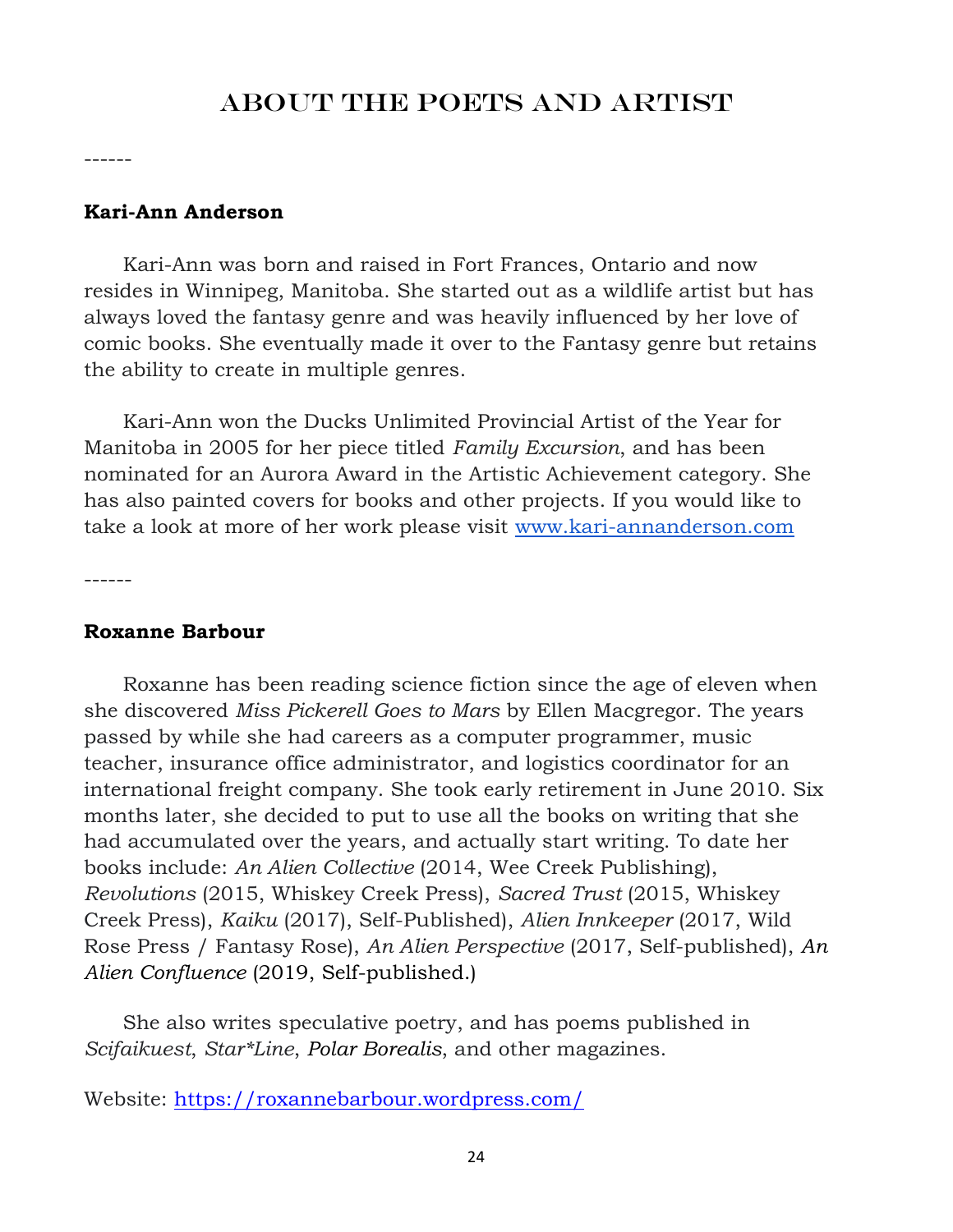#### **Carolyn Clink**

 Carolyn won the 2011 Aurora Award for Best Poem/Song for "The ABCs at the End of the World." Her genre poetry publications include *Weird Tales*, *Analog*, *Imaginarium 2012: The Best Canadian Speculative Writing, On Spec*, *Tesseracts*, *Tales of the Unanticipated*, *Room*, and all 5 volumes of *Northern Frights*.

------

#### **Greg Fewer**

 A *montréalais* by birth and descent from seventeenth-century colonists, Greg has grown up largely outside of Canada. His first and, for many years, only published story appeared in 2007. He took up genre writing again in 2018 and has had flash fiction and poetry published in (among other places): *Flash in a Flash*, *Dirty Girls Magazine, Lovecraftiana, Monsters: A Dark Drabbles Anthology*, *Page & Spine*, *Polar Borealis, Star\*Line*, *The Sirens Call*, *Tigershark Magazine*, and *Utopia Science Fiction*. He was a Dwarf Stars 2021 finalist.

------

#### **LeRoy Gorman**

 LeRoy lives in Napanee, Ontario. His poetry, much of it visual and minimalist, has appeared in various publications and exhibitions worldwide and has garnered numerous awards including, most recently, the 2017 Dwarf Stars Award. His latest book *goodwill galaxy hunting* was published by Urban Farmhouse Press in 2019.

------

#### **Neile Graham**

 Neile is a Canadian by birth and inclination, though she has lived in the U.S. (mostly Seattle, so she is leaning toward the border) for many years. She writes both fiction and poetry and recently wrote the introduction to a collection of essays on writing by Clarion West workshop instructors. That's because she spent 20 years associated with that workshop initially as a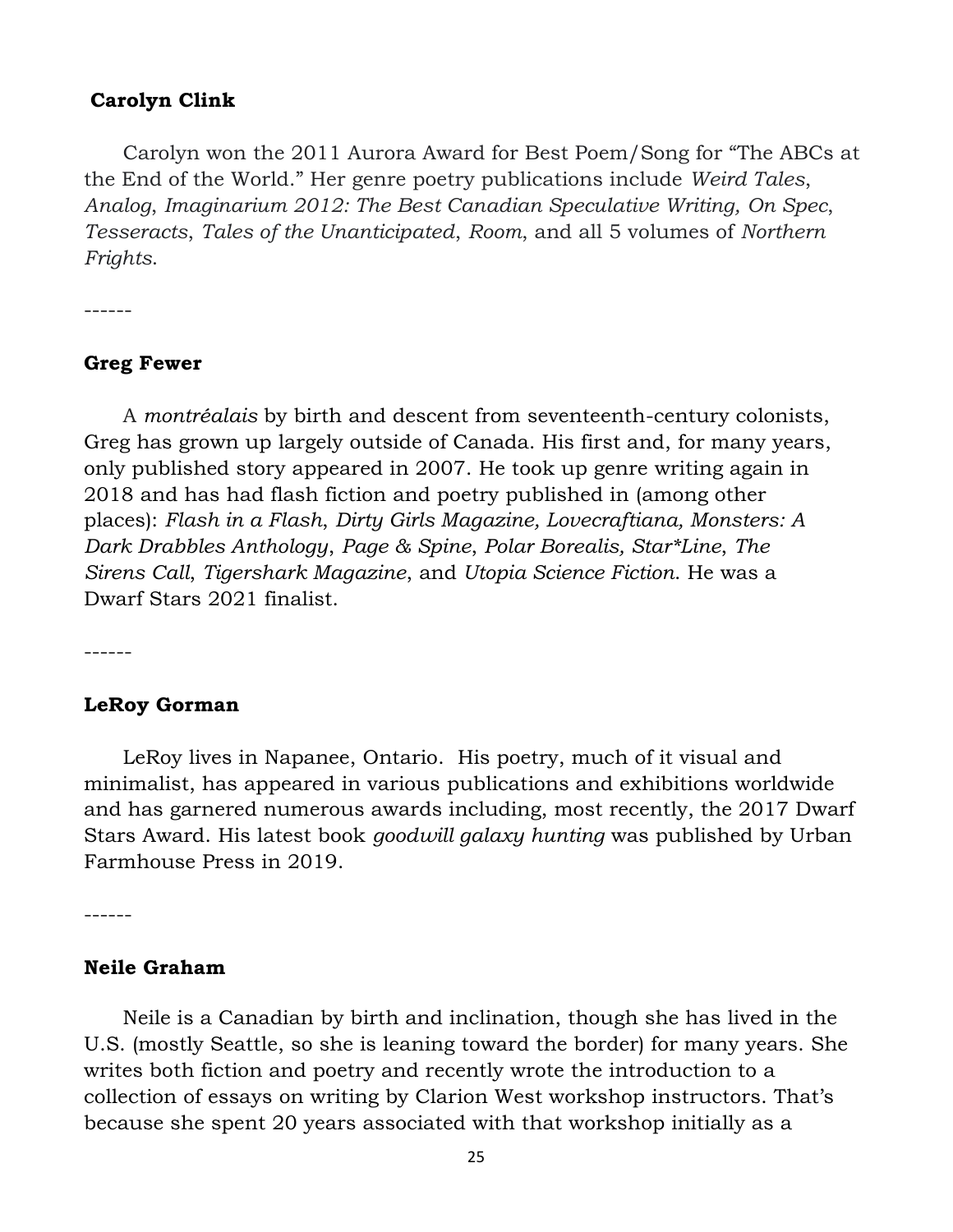student, then as their workshop director. Now she has stepped down and is concentrating the build-out of her fantasy romance empire. Her poetry has been published in Canada, the U.S., and the U.K. and on the internet. She has four collections, most recently *The Walk She Takes*, an idiosyncratic travelogue of Scotland, which includes ghosts, ruins of all kinds, and a landlady named Venus.

------

#### **Mahrie G. Reid**

 Mahrie is a multi-published mystery author, feature writer, speaker, and workshop instructor with over thirty years of writing and publishing experience. Her workshop topics include basic writing skills, mystery and romance novel structure, recording life stories (creative non-fiction), and writing life. Her published items include non-fiction, poetry, and books that include *The Caleb Cove Mysteries*, a historical, *The Left-Behind Bride*, with BWL Publishers, and a writing-craft book, *Tools Not Rules, how to write your book YOUR way.* Her website: [www.mahriegreid.com,](https://l.facebook.com/l.php?u=http%3A%2F%2Fwww.mahriegreid.com%2F&h=ATPXWkU5lq25FPL6LGNOS9PPj1VA2fqCEJhMQ_h1gu1116gjuMIfiWrc7WMHQC2mtIZwi3_sBdvJG9ngxGQbgpDkwJaSDLahiPZvWADoQ8qY9hGXowqKTcqMztNRNcFVblUBBrkzVWus1-8i0Z6CCN5zizA) offers writing tips and guidelines for beginners and experienced writers.

------

#### **Andrea Schlecht**

 Andrea grew up in Hamilton, Ontario, but since the 1980s Ottawa has been her home. She is a retired archivist, and Andrea is spending her retirement simply doing what she wants: outdoor photography, walks in the woods, writing, reading, and fires in the fireplace. The list was somewhat longer pre-COVID. Some of her stories and poems have seen print, mostly in sf publications (and that includes a poem in *Polar Borealis* #9 and in *Stellar Evolutions)*.

------

#### **Douglas Shimizu**

 Douglas is a Vancouver artist involved in writing, illustration and photography, having studied at UBC and Emily Carr. He has previously been published in *Polar Borealis* and *Stellar Evolutions*.